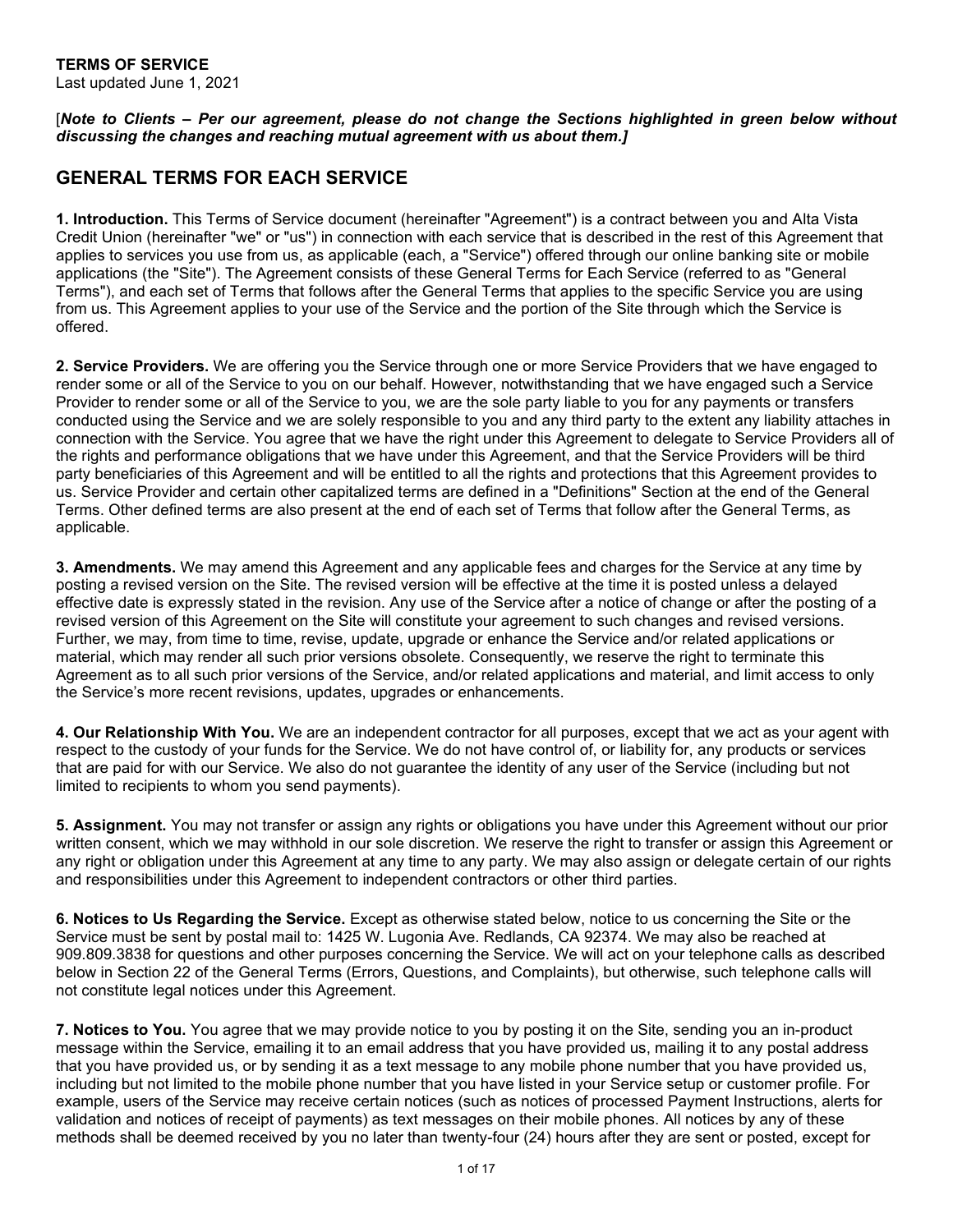notice by postal mail, which shall be deemed received by you no later than three (3) Business Days after it is mailed. You may request a paper copy of any legally required disclosures and you may terminate your consent to receive required disclosures through electronic communications by contacting us as described in Section 6 of the General Terms above. We reserve the right to charge you a reasonable fee not to exceed twenty dollars (\$20.00) to respond to each such request. We reserve the right to terminate your use of the Service if you withdraw your consent to receive electronic communications.

**8. Text Messages, Calls and/or Emails to You.** By providing us with a telephone number (including a wireless/cellular, mobile telephone number and/or email address), you consent to receiving calls from us and our Service Providers at that number INCLUDING THOSE MADE BY USE OF AN AUTOMATIC TELEPHONE DIALING SYSTEM ("ATDS"), and/or emails from us for our everyday business purposes (including identity verification). You acknowledge and agree that such telephone calls include, but are not limited to, live telephone calls, prerecorded or artificial voice message calls, text messages, and calls made by an ATDS from us or our affiliates and agents. Please review our Privacy Policy for more information.

**9. Receipts and Transaction History.** You may view your transaction history by logging into the Service and looking at your transaction history. You agree to review your transactions by this method instead of receiving receipts by mail.

**10. Your Privacy.** Protecting your privacy is very important to us. Please review our Privacy Policy in order to better understand our commitment to maintaining your privacy, as well as our use and disclosure of your information.

**11. Privacy of Others.** If you receive information about another person through the Service, you agree to keep the information confidential and only use it in connection with the Service.

**12. Eligibility.** The Service is offered only to individual residents of the United States who can form legally binding contracts under applicable law. Without limiting the foregoing, the Service is not offered to minors unless the minor is using an Eligible Transaction Account in the name of the minor with a parent or guardian as a co-signor or guarantor. By using the Service, you represent that you meet these requirements and that you agree to be bound by this Agreement.

**13. Prohibited Payments.** The following types of payments are prohibited through the Service, and we have the right but not the obligation to monitor for, block, cancel and/or reverse such payments:

- a. Payments to or from persons or entities located in prohibited territories (including any territory outside of the United States); and
- b. Payments that violate any law, statute, ordinance or regulation; and
- c. Payments that violate the Acceptable Use terms in Section 14 of the General Terms below; and
- d. Payments related to: (1) tobacco products, (2) prescription drugs and devices; (3) narcotics, steroids, controlled substances or other products that present a risk to consumer safety; (4) drug paraphernalia; (5) ammunition, firearms, or firearm parts or related accessories; (6) weapons or knives regulated under applicable law; (7) goods or services that encourage, promote, facilitate or instruct others to engage in illegal activity; (8) goods or services that are sexually oriented; (9) goods or services that promote hate, violence, racial intolerance, or the financial exploitation of a crime; (10) goods or services that defame, abuse, harass or threaten others; (11) goods or services that include any language or images that are bigoted, hateful, racially offensive, vulgar, obscene, indecent or discourteous; (12) goods or services that advertise, sell to, or solicit others; or (13) goods or services that infringe or violate any copyright, trademark, right of publicity or privacy, or any other proprietary right under the laws of any jurisdiction; and
- e. Payments related to gambling, gaming and/or any other activity with an entry fee and a prize, including, but not limited to, casino games, sports betting, horse or dog racing, lottery tickets, other ventures that facilitate gambling, games of skill (whether or not it is legally defined as a lottery) and sweepstakes; and
- f. Payments relating to transactions that (1) support pyramid or ponzi schemes, matrix programs, other "get rich quick" schemes or multi-level marketing programs, (2) are associated with purchases of real property, equities, annuities or lottery contracts, lay-away systems, off-shore banking or transactions to finance or refinance debts funded by a credit card, (3) are for the sale of items before the seller has control or possession of the item, (4) constitute money-laundering or terrorist financing, (5) are associated with the following "money service business"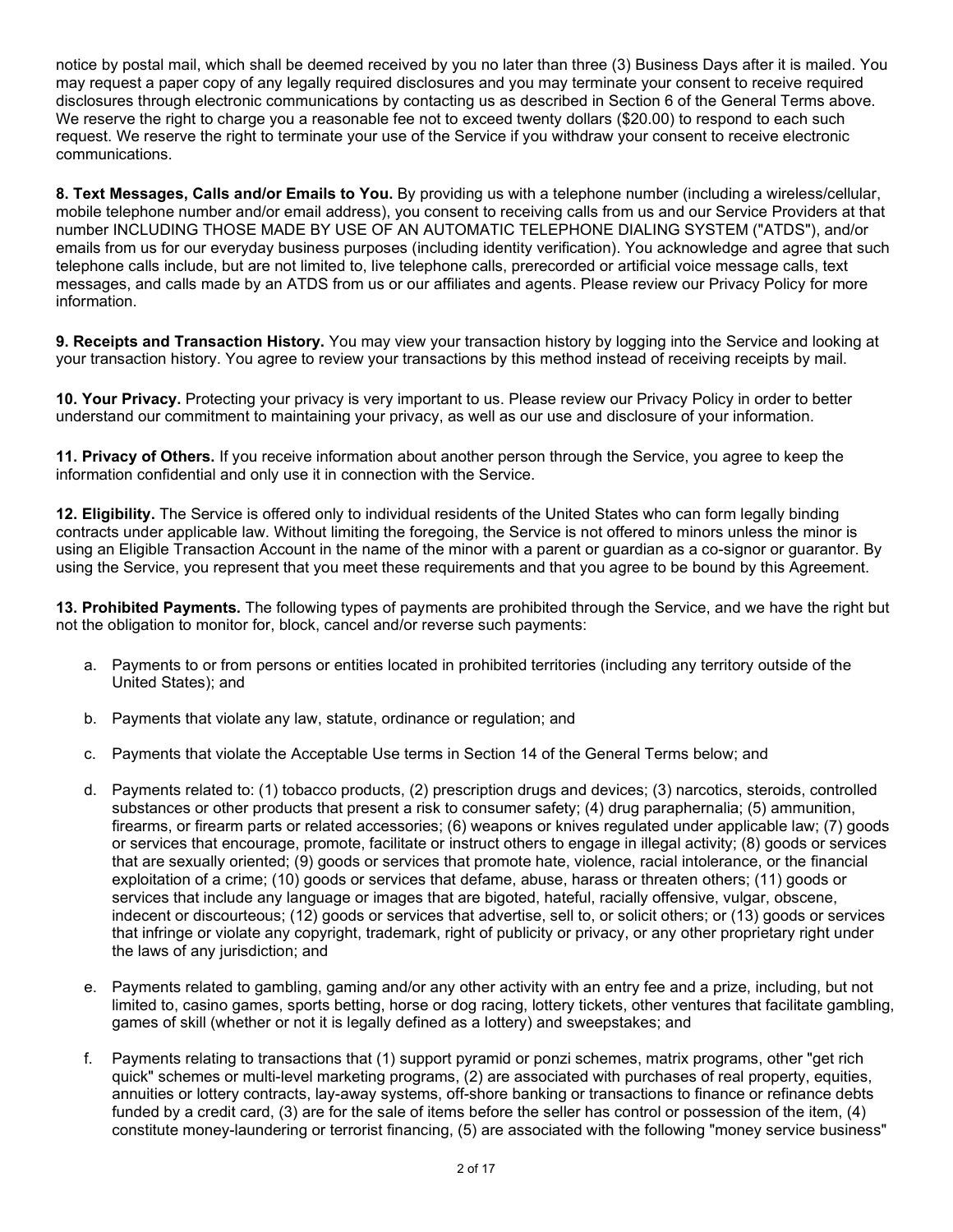activities: the sale of traveler's checks or money orders, currency dealers or exchanges (including digital currencies such as bitcoin), or check cashing, or (6) provide credit repair or debt settlement services; and

g. Tax payments and court ordered payments.

Except as required by applicable law, in no event shall we or our Service Providers be liable for any claims or damages resulting from your scheduling of prohibited payments. We encourage you to provide notice to us by the methods described in Section 6 of the General Terms above of any violations of the General Terms or the Agreement generally.

**14. Acceptable Use.** You agree that you are independently responsible for complying with all applicable laws in all of your activities related to your use of the Service, regardless of the purpose of the use, and for all communications you send through the Service. We and our Service Providers have the right but not the obligation to monitor and remove communications content that we find in our sole discretion to be objectionable in any way. In addition, you are prohibited from using the Service for communications or activities that: (a) violate any law, statute, ordinance or regulation; (b) promote hate, violence, racial intolerance, or the financial exploitation of a crime; (c) defame, abuse, harass or threaten others; (d) include any language or images that are bigoted, hateful, racially offensive, vulgar, obscene, indecent or discourteous; (e) infringe or violate any copyright, trademark, right of publicity or privacy or any other proprietary right under the laws of any jurisdiction; (f) impose an unreasonable or disproportionately large load on our infrastructure; (g) facilitate any viruses, trojan horses, worms or other computer programming routines that may damage, detrimentally interfere with, surreptitiously intercept or expropriate any system, data or information; (h) constitute use of any robot, spider, other automatic device, or manual process to monitor or copy the Service or the portion of the Site through which the Service is offered without our prior written permission; (i) constitute use of any device, software or routine to bypass technology protecting the Site or Service, or interfere or attempt to interfere, with the Site or the Service; or (j) may cause us or our Service Providers to lose any of the services from our internet service providers, payment processors, or other vendors. We encourage you to provide notice to us by the methods described in Section 6 of the General Terms above of any violations of the General Terms or the Agreement generally.

**15. Payment Methods and Amounts.** There are limits on the amount of money you can send or receive through our Service. Your limits may be adjusted from time-to-time in our sole discretion. For certain Services, you may have the ability to log in to the Site to view your individual transaction limits. We or our Service Provider also reserve the right to select the method in which to remit funds on your behalf though the Service, and in the event that your Eligible Transaction Account is closed or otherwise unavailable to us the method to return funds to you. These payment methods may include, but may not be limited to, an electronic debit, a paper check drawn on the account of our Service Provider, or draft check drawn against your account.

**16. Your Liability for Unauthorized Transfers.** Immediately following your discovery of an unauthorized Payment Instruction, you shall communicate with customer care for the Service in the manner set forth in Section 6 of the General Terms above. You acknowledge and agree that time is of the essence in such situations. If you tell us within two (2) Business Days after you discover your password or other means to access your account through which you access the Service has been lost or stolen, your liability is no more than \$50.00 should someone access your account without your permission. If you do not tell us within two (2) Business Days after you learn of such loss or theft, and we can prove that we could have prevented the unauthorized use of your password or other means to access your account if you had told us, you could be liable for as much as \$500.00. If your monthly financial institution statement contains payments that you did not authorize, you must tell us at once. If you do not tell us within sixty (60) days after the statement was sent to you, you may lose any amount transferred without your authorization after the sixty (60) days if we can prove that we could have stopped someone from taking the money had you told us in time. If a good reason (such as a long trip or a hospital stay) prevented you from telling us, we will extend the time periods specified above to a reasonable period.

**17. Taxes.** It is your responsibility to determine what, if any, taxes apply to the transactions you make or receive, and it is your responsibility to collect, report and remit the correct tax to the appropriate tax authority. We are not responsible for determining whether taxes apply to your transaction, or for collecting, reporting or remitting any taxes arising from any transaction.

**18. Failed or Returned Payment Instructions.** In using the Service, you are requesting that we or our Service Provider attempt to make payments for you from your Eligible Transaction Account. If the Payment Instruction cannot be completed for any reason associated with your Eligible Transaction Account (for example, there are insufficient funds in your Eligible Transaction Account, or the Payment Instruction would exceed the credit or overdraft protection limit of your Eligible Transaction Account, to cover the payment), the Payment Instruction may or may not be completed. In certain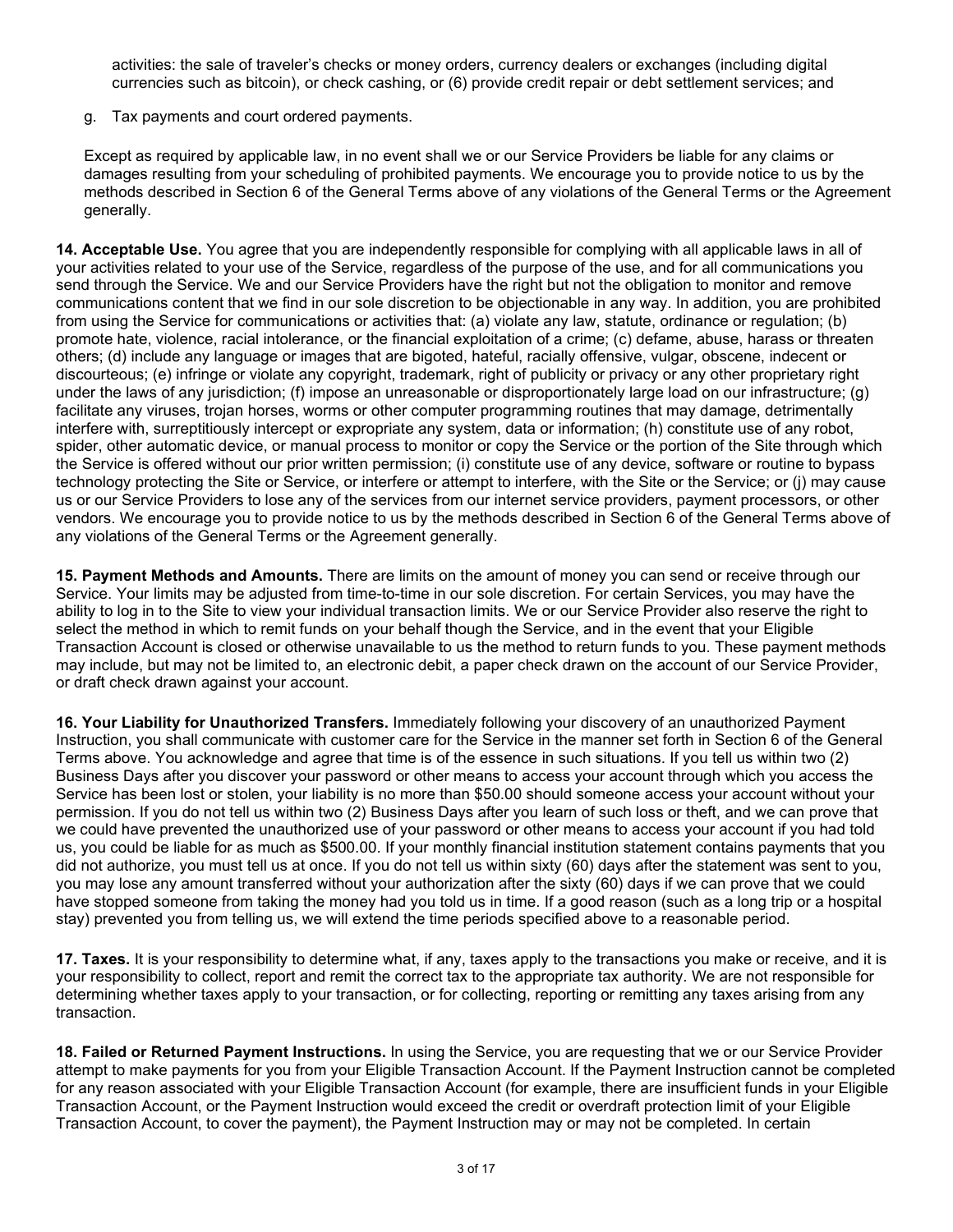circumstances, our Service Provider may either advance funds drawn on their corporate account or via an electronic debit, and in such circumstances will attempt to debit the Eligible Transaction Account a second time to complete the Payment Instruction. In some instances, you will receive a return notice from us or our Service Provider. In each such case, you agree that:

a. You will reimburse our Service Provider immediately upon demand the amount of the Payment Instruction if the payment has been delivered but there are insufficient funds in, or insufficient overdraft credits associated with, your Eligible Transaction Account to allow the debit processing to be completed;

b. You may be assessed a late fee equal to one and a half percent (1.5%) of any unpaid amounts plus costs of collection by our Service Provider or their third-party contractor if the Payment Instruction cannot be debited because you have insufficient funds in your Eligible Transaction Account, or the transaction would exceed the credit or overdraft protection limit of your Eligible Transaction Account, to cover the payment, or if the funds cannot otherwise be collected from you. The aforesaid amounts will be charged in addition to any NSF charges that may be assessed by us, as set forth in your fee schedule from us (including as disclosed on the Site) or your account agreement with us. You hereby authorize us and our Service Provider to deduct all of these amounts from your designated Eligible Transaction Account, including by ACH debit;

c. Service Provider is authorized to report the facts concerning the return to any credit reporting agency.

**19. Address or Banking Changes.** It is your sole responsibility and you agree to ensure that the contact information in your user profile is current and accurate. This includes, but is not limited to, name, physical address, phone numbers and email addresses. Depending on the Service, changes may be able to be made within the user interface of the Service or by contacting customer care for the Service as set forth in Section 6 of the General Terms above. We are not responsible for any payment processing errors or fees incurred if you do not provide accurate Eligible Transaction Account, Payment Instructions or contact information.

**20. Information Authorization.** Your enrollment in the applicable Service may not be fulfilled if we cannot verify your identity or other necessary information. Through your enrollment in or use of each Service, you agree that we reserve the right to request a review of your credit rating at our own expense through an authorized bureau. In addition, and in accordance with our Privacy Policy, you agree that we reserve the right to obtain personal information about you, including without limitation, financial information and transaction history regarding your Eligible Transaction Account. You further understand and agree that we reserve the right to use personal information about you for our and our Service Providers' everyday business purposes, such as to maintain your ability to access the Service, to authenticate you when you log in, to send you information about the Service, to perform fraud screening, to verify your identity, to determine your transaction limits, to perform collections, to comply with laws, regulations, court orders and lawful instructions from government agencies, to protect the personal safety of subscribers or the public, to defend claims, to resolve disputes, to troubleshoot problems, to enforce this Agreement, to protect our rights and property, and to customize, measure, and improve the Service and the content and layout of the Site. Additionally, we and our Service Providers may use your information for risk management purposes and may use, store and disclose your information acquired in connection with this Agreement as permitted by law, including (without limitation) any use to effect, administer or enforce a transaction or to protect against or prevent actual or potential fraud, unauthorized transactions, claims or other liability. We and our Service Providers shall have the right to retain such data even after termination or expiration of this Agreement for risk management, regulatory compliance, or audit reasons, and as permitted by applicable law for everyday business purposes. In addition, we and our Service Providers may use, store and disclose such information acquired in connection with the Service in statistical form for pattern recognition, modeling, enhancement and improvement, system analysis and to analyze the performance of the Service. The following provisions in this Section apply to certain Services:

- a. **Mobile Subscriber Information.** You authorize your wireless carrier to disclose information about your account, such as subscriber status, payment method and device details, if available, to support identity verification, fraud avoidance and other uses in support of transactions for the duration of your business relationship with us. This information may also be shared with other companies to support your transactions with us and for identity verification and fraud avoidance purposes.
- b. **Device Data.** We may share certain personal information and device-identifying technical data about you and your devices with third party service providers, who will compare and add device data and fraud data from and about you to a database of similar device and fraud information in order to provide fraud management and prevention services, which include but are not limited to identifying and blocking access to the applicable service or Web site by devices associated with fraudulent or abusive activity. Such information may be used by us and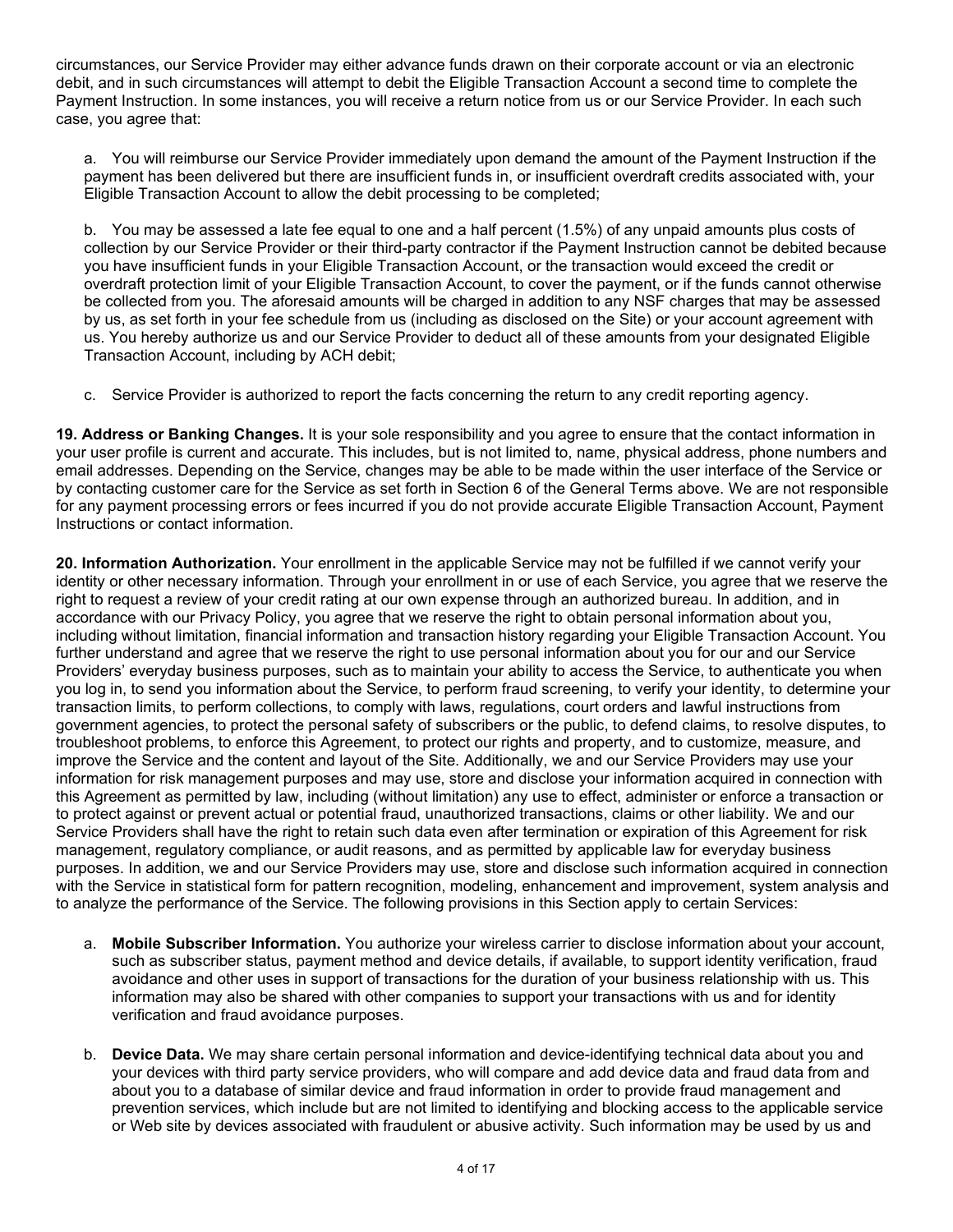our third party service providers to provide similar fraud management and prevention services for services or Web sites not provided by us. We will not share with service providers any information that personally identifies the user of the applicable device.

**21. Service Termination, Cancellation, or Suspension.** If you wish to cancel the Service, you may contact us as set forth in Section 6 of the General Terms above. Any payment(s) that have begun processing before the requested cancellation date will be processed by us. You agree that we may terminate or suspend your use of the Service at any time and for any reason or no reason. Neither termination, cancellation nor suspension shall affect your liability or obligations under this Agreement.

## **22. Errors, Questions, and Complaints.**

- a. In case of errors or questions about your transactions, you should as soon as possible contact us as set forth in Section 6 of the General Terms above.
- b. If you think your periodic statement for your account is incorrect or you need more information about a transaction listed in the periodic statement for your account, we must hear from you no later than sixty (60) days after we send you the applicable periodic statement for your account that identifies the error. You must:
	- 1. Tell us your name;
	- 2. Describe the error or the transaction in question, and explain as clearly as possible why you believe it is an error or why you need more information; and,
	- 3. Tell us the dollar amount of the suspected error.
- c. If you tell us orally, we may require that you send your complaint in writing within ten (10) Business Days after your oral notification. Except as described below, we will determine whether an error occurred within ten (10) Business Days after you notify us of the error. We will tell you the results of our investigation within three (3) Business Days after we complete our investigation of the error, and will correct any error promptly. However, if we require more time to confirm the nature of your complaint or question, we reserve the right to take up to forty-five (45) days to complete our investigation. If we decide to do this, we will provisionally credit your Eligible Transaction Account within ten (10) Business Days for the amount you think is in error. If we ask you to submit your complaint or question in writing and we do not receive it within ten (10) Business Days, we may not provisionally credit your Eligible Transaction Account. If it is determined there was no error we will mail you a written explanation within three (3) Business Days after completion of our investigation. You may ask for copies of documents used in our investigation. We may revoke any provisional credit provided to you if we find an error did not occur.

**23. Intellectual Property.** All other marks and logos related to the Service are either trademarks or registered trademarks of us or our licensors. In addition, all page headers, custom graphics, button icons, and scripts are our service marks, trademarks, and/or trade dress or those of our licensors. You may not copy, imitate, or use any of the above without our prior written consent, which we may withhold in our sole discretion, and you may not use them in a manner that is disparaging to us or the Service or display them in any manner that implies our sponsorship or endorsement. All right, title and interest in and to the Service, the portion of the Site through which the Service is offered, the technology related to the Site and Service, and any and all technology and any content created or derived from any of the foregoing, is our exclusive property or that of our licensors. Moreover, any suggestions, ideas, notes, drawings, concepts, or other information you may send to us through or regarding the Site or Service shall be considered an uncompensated contribution of intellectual property to us and our licensors, shall also be deemed our and our licensors' exclusive intellectual property, and shall not be subject to any obligation of confidentiality on our part. By submitting any such materials to us, you automatically grant (or warrant that the owner of such materials has expressly granted) to us and our licensors a perpetual, royalty-free, irrevocable, non-exclusive right and license to use, reproduce, modify, adapt, publish, translate, publicly perform and display, create derivative works from and distribute such materials or incorporate such materials into any form, medium, or technology now known or later developed, and you warrant that all so-called "moral rights" in those materials have been waived, and you warrant that you have the right to make these warranties and transfers of rights.

**24. Links and Frames.** Links to other sites may be provided on the portion of the Site through which the Service is offered for your convenience. By providing these links, we are not endorsing, sponsoring or recommending such sites or the materials disseminated by or services provided by them, and are not responsible for the materials, services or other situations at or related to or from any other site, and make no representations concerning the content of sites listed in any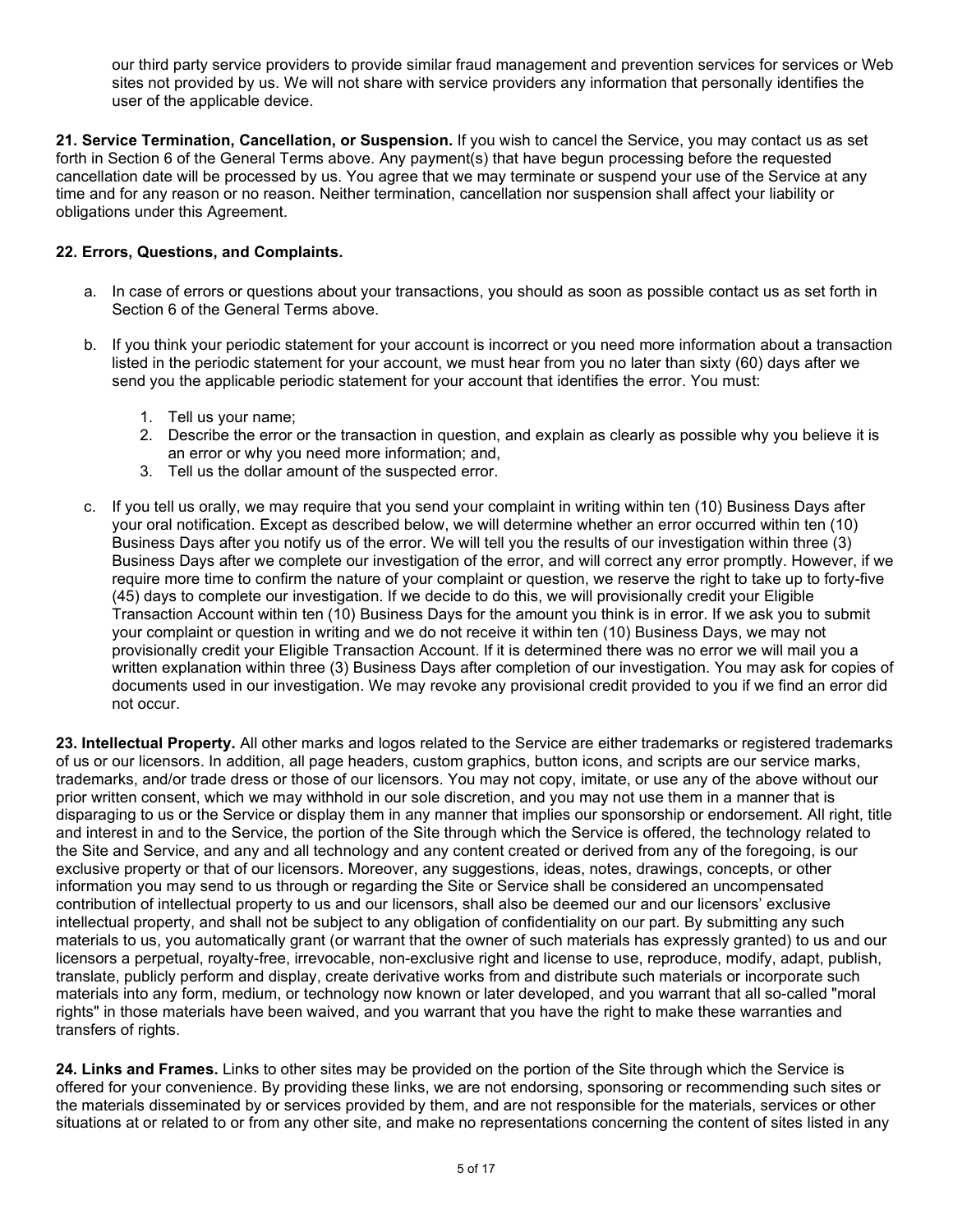of the Service web pages. Consequently, we cannot be held responsible for the accuracy, relevancy, copyright compliance, legality or decency of material contained in sites listed in any search results or otherwise linked to the Site. For example, if you "click" on a banner advertisement or a search result, your "click" may take you off the Site. This may include links from advertisers, sponsors, and content partners that may use our logo(s) as part of a co-branding agreement. These other sites may send their own cookies to users, collect data, solicit personal information, or contain information that you may find inappropriate or offensive. In addition, advertisers on the Site may send cookies to users that we do not control. You may link to the home page of our Site. However, you may not link to other pages of our Site without our express written permission. You also may not "frame" material on our Site without our express written permission. We reserve the right to disable links from any third party sites to the Site.

**25. Password and Security.** If you are issued or create any password or other credentials to access the Service or the portion of the Site through which the Service is offered, you agree not to give or make available your password or credentials to any unauthorized individuals, and you agree to be responsible for all actions taken by anyone to whom you have provided such credentials. If you believe that your credentials have been lost or stolen or that someone may attempt to use them to access the Site or Service without your consent, you must inform us at once at the telephone number provided in Section 6 of the General Terms above. See also Section 16 of the General Terms above regarding how the timeliness of your notice impacts your liability for unauthorized transfers.

**26. Remedies.** If we have reason to believe that you have engaged in any of the prohibited or unauthorized activities described in this Agreement or have otherwise breached your obligations under this Agreement, we may terminate, suspend or limit your access to or use of the Site or the Service; notify law enforcement, regulatory authorities, impacted third parties, and others as we deem appropriate; refuse to provide our services to you in the future; and/or take legal action against you. In addition, we, in our sole discretion, reserve the right to terminate this Agreement, access to the Site and/or use of the Service for any reason or no reason and at any time. The remedies contained in this Section 26 of the General Terms are cumulative and are in addition to the other rights and remedies available to us under this Agreement, by law or otherwise.

**27. Disputes.** In the event of a dispute regarding the Service, you and we agree to resolve the dispute by looking to this Agreement.

**28. Arbitration. For any claim (excluding claims for injunctive or other equitable relief) where the total amount of the award sought is less than \$10,000.00 USD, the party requesting relief may elect to resolve the dispute in a cost effective manner through binding non-appearance-based arbitration. If a party elects arbitration, that party will initiate such arbitration through Judicial Arbitration and Mediation Services ("JAMS"), the American Arbitration Association ("AAA"), or an established alternative dispute resolution (ADR) administrator mutually agreed upon by the parties. The parties agree that the following rules shall apply: (a) the arbitration may be conducted telephonically, online and/or be solely based on written submissions, at the election of the party initiating the arbitration; (b) the arbitration shall not involve any personal appearance by the parties, their representatives or witnesses unless otherwise mutually agreed by the parties; (c) discovery shall not be permitted; (d) the matter shall be submitted for decision within ninety (90) days of initiation of arbitration, unless otherwise agreed by the parties, and the arbitrator must render a decision within thirty (30) days of submission; and (e) any award in such arbitration shall be final and binding upon the parties and may be submitted to any court of competent jurisdiction for confirmation. The parties acknowledge that remedies available under federal, state and local laws remain available through arbitration. NO CLASS ACTION, OTHER REPRESENTATIVE ACTION, OR PRIVATE ATTORNEY GENERAL ACTION, OR JOINDER OR CONSOLIDATION OF ANY CLAIM WITH A CLAIM OF ANOTHER PERSON SHALL BE ALLOWABLE IN ARBITRATION.**

**29. Law and Forum for Disputes.** Unless our account agreement with you states otherwise, this Agreement shall be governed by and construed in accordance with the laws of the State in which you reside, without regard to its conflicts of laws provisions. To the extent that the terms of this Agreement conflict with applicable state or federal law, such state or federal law shall replace such conflicting terms only to the extent required by law. Unless expressly stated otherwise, all other terms of this Agreement shall remain in full force and effect. Unless our account agreement with you states otherwise, you agree that any claim or dispute you may have against us (other than those which are arbitrated under Section 28 of the General Terms above) must be resolved by a court located in the county in which you reside. You agree to submit to the personal jurisdiction of such courts for the purpose of litigating all claims or disputes unless said claim is submitted to arbitration under Section 28 of the General Terms of this Agreement. The United Nations Convention on Contracts for the International Sale of Goods shall not apply to this Agreement. BOTH PARTIES AGREE TO WAIVE ANY RIGHT TO HAVE A JURY PARTICIPATE IN THE RESOLUTION OF ANY DISPUTE OR CLAIM BETWEEN THE PARTIES OR ANY OF THEIR RESPECTIVE AFFILIATES ARISING UNDER THIS AGREEMENT.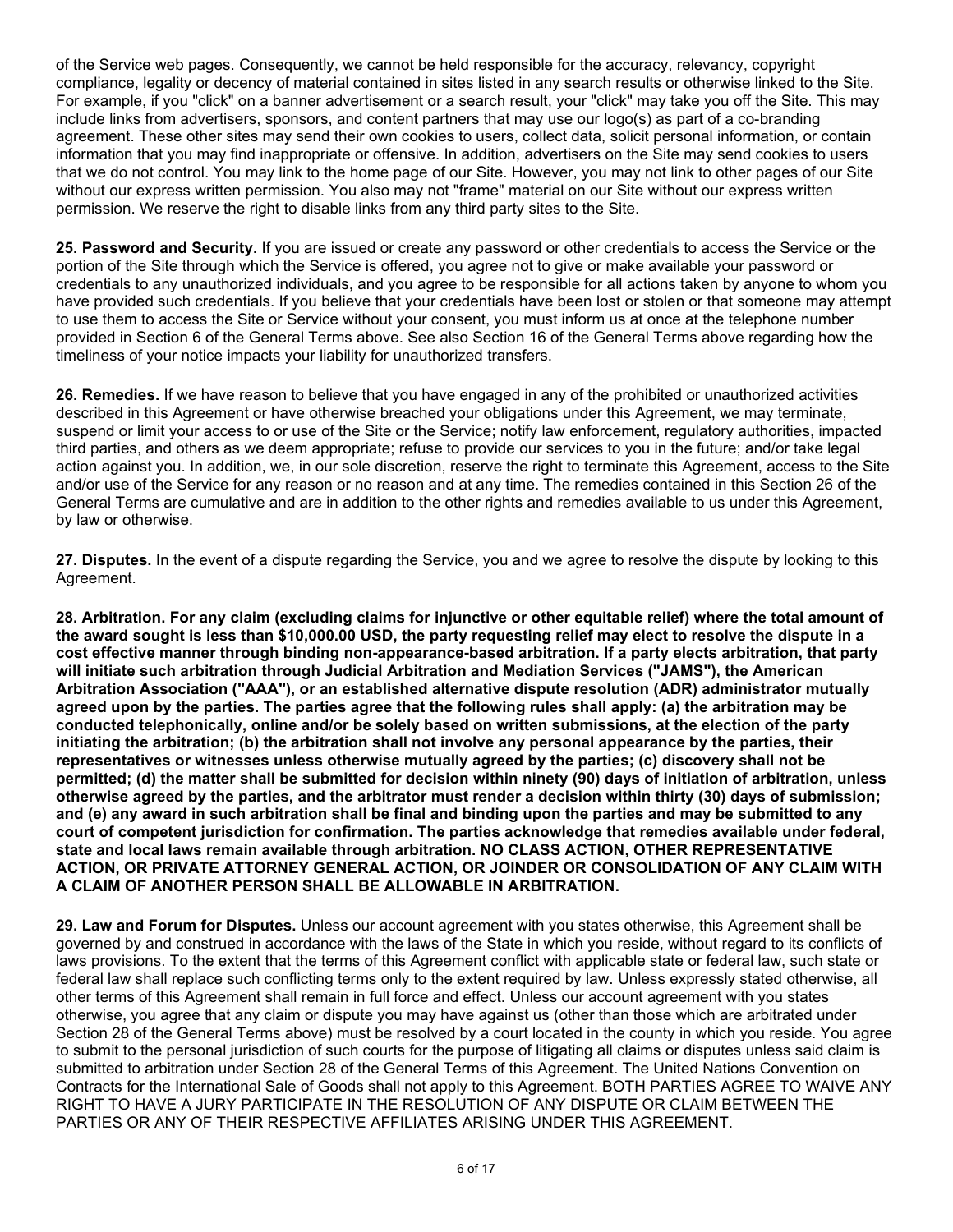**30. Indemnification.** You agree to defend, indemnify and hold harmless us and our Affiliates and Service Providers and their Affiliates and the employees and contractors of each of these, from any loss, damage, claim or demand (including attorney's fees) made or incurred by any third party due to or arising out of your breach of this Agreement and/or your use of the Site or the applicable Service.

**31. Release.** You release us and our Affiliates and Service Providers and the employees and contractors of each of these, from any and all claims, demands and damages (actual and consequential) of every kind and nature arising out of or in any way connected with any dispute that may arise between you or one or more other users of the Site or the applicable Service. In addition, if applicable to you, you waive California Civil Code §1542, which states that a general release does not extend to claims which the creditor does not know or suspect to exist in his favor at the time of executing the release, which if not known by him must have materially affected his settlement with the debtor.

**32. No Waiver.** We shall not be deemed to have waived any rights or remedies hereunder unless such waiver is in writing and signed by one of our authorized representatives. No delay or omission on our part in exercising any rights or remedies shall operate as a waiver of such rights or remedies or any other rights or remedies. A waiver on any one occasion shall not be construed as a bar or waiver of any rights or remedies on future occasions.

**33. Exclusions of Warranties.** THE SITE AND SERVICE AND RELATED DOCUMENTATION ARE PROVIDED "AS IS" WITHOUT WARRANTY OF ANY KIND, EITHER EXPRESSED OR IMPLIED, INCLUDING, BUT NOT LIMITED TO, THE IMPLIED WARRANTIES OF TITLE, MERCHANTABILITY, FITNESS FOR A PARTICULAR PURPOSE, AND NON-INFRINGEMENT. IN PARTICULAR, WE DO NOT GUARANTEE CONTINUOUS, UNINTERRUPTED OR SECURE ACCESS TO ANY PART OF OUR SERVICE, AND OPERATION OF OUR SITE MAY BE INTERFERED WITH BY NUMEROUS FACTORS OUTSIDE OF OUR CONTROL. SOME STATES DO NOT ALLOW THE DISCLAIMER OF CERTAIN IMPLIED WARRANTIES, SO THE FOREGOING DISCLAIMERS MAY NOT APPLY TO YOU. THIS PARAGRAPH GIVES YOU SPECIFIC LEGAL RIGHTS AND YOU MAY ALSO HAVE OTHER LEGAL RIGHTS THAT VARY FROM STATE TO STATE.

**34. Limitation of Liability.** THE FOREGOING SHALL CONSTITUTE YOUR EXCLUSIVE REMEDIES AND THE ENTIRE LIABILITY OF US AND OUR AFFILIATES AND SERVICE PROVIDERS AND THE EMPLOYEES AND CONTRACTORS OF EACH OF THESE, FOR THE SERVICE AND THE PORTION OF THE SITE THROUGH WHICH THE SERVICE IS OFFERED. YOU ACKNOWLEDGE AND AGREE THAT FROM TIME TO TIME, THE SERVICE MAY BE DELAYED, INTERRUPTED OR DISRUPTED PERIODICALLY FOR AN INDETERMINATE AMOUNT OF TIME DUE TO CIRCUMSTANCES BEYOND OUR REASONABLE CONTROL, INCLUDING BUT NOT LIMITED TO ANY INTERRUPTION, DISRUPTION OR FAILURE IN THE PROVISION OF THE SERVICE, WHETHER CAUSED BY STRIKES, POWER FAILURES, EQUIPMENT MALFUNCTIONS INTERNET DISRUPTION OR OTHER REASONS. IN NO EVENT SHALL WE OR OUR AFFILIATES OR SERVICE PROVIDERS OR THE EMPLOYEES OR CONTRACTORS OF ANY OF THESE, BE LIABLE FOR ANY CLAIM ARISING FROM OR RELATED TO THE SERVICE CAUSED BY OR ARISING OUT OF ANY SUCH DELAY, INTERRUPTION, DISRUPTION OR SIMILAR FAILURE. IN NO EVENT SHALL WE OR OUR AFFILIATES OR SERVICE PROVIDERS OR THE EMPLOYEES OR CONTRACTORS OF ANY OF THESE, BE LIABLE FOR ANY INDIRECT, SPECIAL, INCIDENTAL, CONSEQUENTIAL, PUNITIVE OR EXEMPLARY DAMAGES, INCLUDING LOSS OF GOODWILL OR LOST PROFITS (EVEN IF ADVISED OF THE POSSIBILITY THEREOF) ARISING IN ANY WAY OUT OF THE INSTALLATION, USE, OR MAINTENANCE OF THE SERVICE OR THE PORTION OF THE SITE THROUGH WHICH THE SERVICE IS OFFERED, EVEN IF SUCH DAMAGES WERE REASONABLY FORESEEABLE AND NOTICE WAS GIVEN REGARDING THEM. IN NO EVENT SHALL WE OR OUR AFFILIATES OR SERVICE PROVIDERS OR THE EMPLOYEES OR CONTRACTORS OF ANY OF THESE BE LIABLE FOR ANY CLAIM ARISING FROM OR RELATED TO THE SERVICE OR THE PORTION OF THE SITE THROUGH WHICH THE SERVICE IS OFFERED THAT YOU DO NOT STATE IN WRITING IN A COMPLAINT FILED IN A COURT OR ARBITRATION PROCEEDING AS DESCRIBED IN SECTIONS 28 AND 29 OF THE GENERAL TERMS ABOVE WITHIN TWO (2) YEARS OF THE DATE THAT THE EVENT GIVING RISE TO THE CLAIM OCCURRED. THESE LIMITATIONS WILL APPLY TO ALL CAUSES OF ACTION, WHETHER ARISING FROM BREACH OF CONTRACT, TORT (INCLUDING NEGLIGENCE) OR ANY OTHER LEGAL THEORY. OUR AGGREGATE LIABILITY, AND THE AGGREGATE LIABILITY OF OUR AFFILIATES AND SERVICE PROVIDERS AND THE EMPLOYEES AND CONTRACTORS OF EACH OF THESE, TO YOU AND ANY THIRD PARTY FOR ANY AND ALL CLAIMS OR OBLIGATIONS RELATING TO THIS AGREEMENT SHALL BE LIMITED TO DIRECT OUT OF POCKET DAMAGES UP TO A MAXIMUM OF \$500 (FIVE HUNDRED DOLLARS). SOME STATES DO NOT ALLOW THE EXCLUSION OR LIMITATION OF INCIDENTAL OR CONSEQUENTIAL DAMAGES SO THE ABOVE LIMITATION OR EXCLUSION MAY NOT APPLY TO YOU.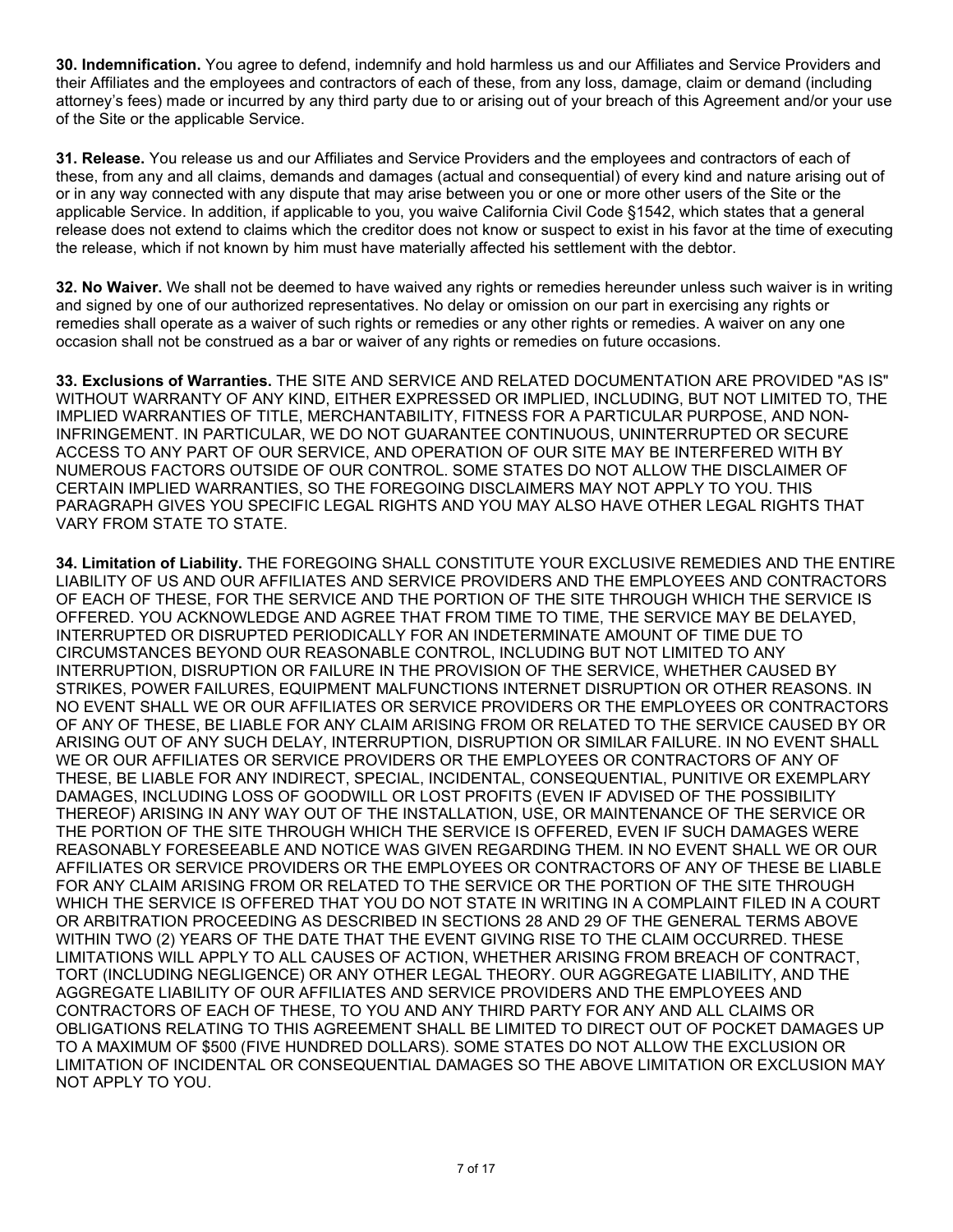**35. Complete Agreement, Severability, Captions, and Survival.** You agree that this Agreement is the complete and exclusive statement of the agreement between us, sets forth the entire understanding between us and you with respect to the Service and the portion of the Site through which the Service is offered and supersedes any proposal or prior agreement, oral or written, and any other communications between us. If any provision of this Agreement is held to be invalid or unenforceable, such provision shall be struck and the remaining provisions shall be enforced. The captions of Sections in this Agreement are for convenience only and shall not control or affect the meaning or construction of any of the provisions of this Agreement. Sections 2, 5-7, 11, 17, 18, 23, and 26-35 of the General Terms, as well as any other terms which by their nature should survive, will survive the termination of this Agreement. If there is a conflict between the terms of this Agreement and something stated by an employee or contractor of ours (including but not limited to its customer care personnel), the terms of the Agreement will prevail.

## **36. Definitions.**

- a. "ACH Network" means the funds transfer system, governed by the NACHA Rules, that provides funds transfer services to participating financial institutions.
- b. "Affiliates" are companies related by common ownership or control.
- c. "Business Day" is every Monday through Friday, excluding Federal Reserve holidays or other days that banks are legally closed.
- d. "Eligible Transaction Account" is a transaction account from which your payments will be debited, your Service fees, if any, will be automatically debited, or to which payments and credits to you will be credited, that is eligible for the Service. Depending on the Service, an Eligible Transaction Account may include a checking, money market or other direct deposit account, credit card account, or debit card account, including any required routing information.
- e. "Payment Instruction" is the information provided for a payment to be made under the applicable Service, which may be further defined and described below in connection with a specific Service.
- f. "Payment Network" means a debit or credit network (such as the ACH Network or ACCEL / Exchange payment network) through which funds may be transferred.
- g. "Service Provider" means companies that we have engaged (and their Affiliates) to render some or all of the Service to you on our behalf.

## **ZELLE® AND OTHER PAYMENT SERVICES ADDITIONAL TERMS**

#### **1 Description of Services.**

- a. We have partnered with the *Zelle* Network*®* ("*Zelle*") to enable a convenient way to transfer money between you and other Users using aliases, such as email addresses or mobile phone numbers ("Zelle Payment Service," as further described below). *Zelle* provides no deposit account or other financial services. *Zelle* neither transfers nor moves money. You may not establish a financial account with *Zelle* of any kind. All money will be transmitted by a Network Financial Institution. THE ZELLE PAYMENT SERVICE IS INTENDED TO SEND MONEY TO FRIENDS, FAMILY AND OTHERS YOU TRUST. YOU SHOULD NOT USE THE ZELLE PAYMENT SERVICE OR OTHER PAYMENT SERVICES TO SEND MONEY TO RECIPIENTS WITH WHOM YOU ARE NOT FAMILIAR OR YOU DO NOT TRUST. The term "Zelle and Other Payment Terms" means these Zelle and Other Payment Services Additional Terms.
- b. In addition to the Zelle Payment Service, we provide other payment services under these Terms of Service. First, these additional services allow you to send money to people if you provide the Eligible Transaction Account information and other contact information for the Receiver; such transactions are not sent via *Zelle*. Second, outside *Zelle*, we allow you to establish a one-time payment for a payment recipient for which processing shall be initiated at a later specified date up to one (1) year. Third, outside *Zelle*, we enable you to establish a recurring series of payments to a payment recipient for which processing shall be initiated on dates you specify. These three payment services and any other payment services that we provide under these Zelle and Other Payment Terms are referred to as "Other Payment Services" in these Zelle and Other Payment Terms. Although futuredated payments and recurring payments are outside *Zelle*, we may ultimately send those transactions via *Zelle* when the applicable date of payment arrives, in which case the applicable payment transaction is part of the Zelle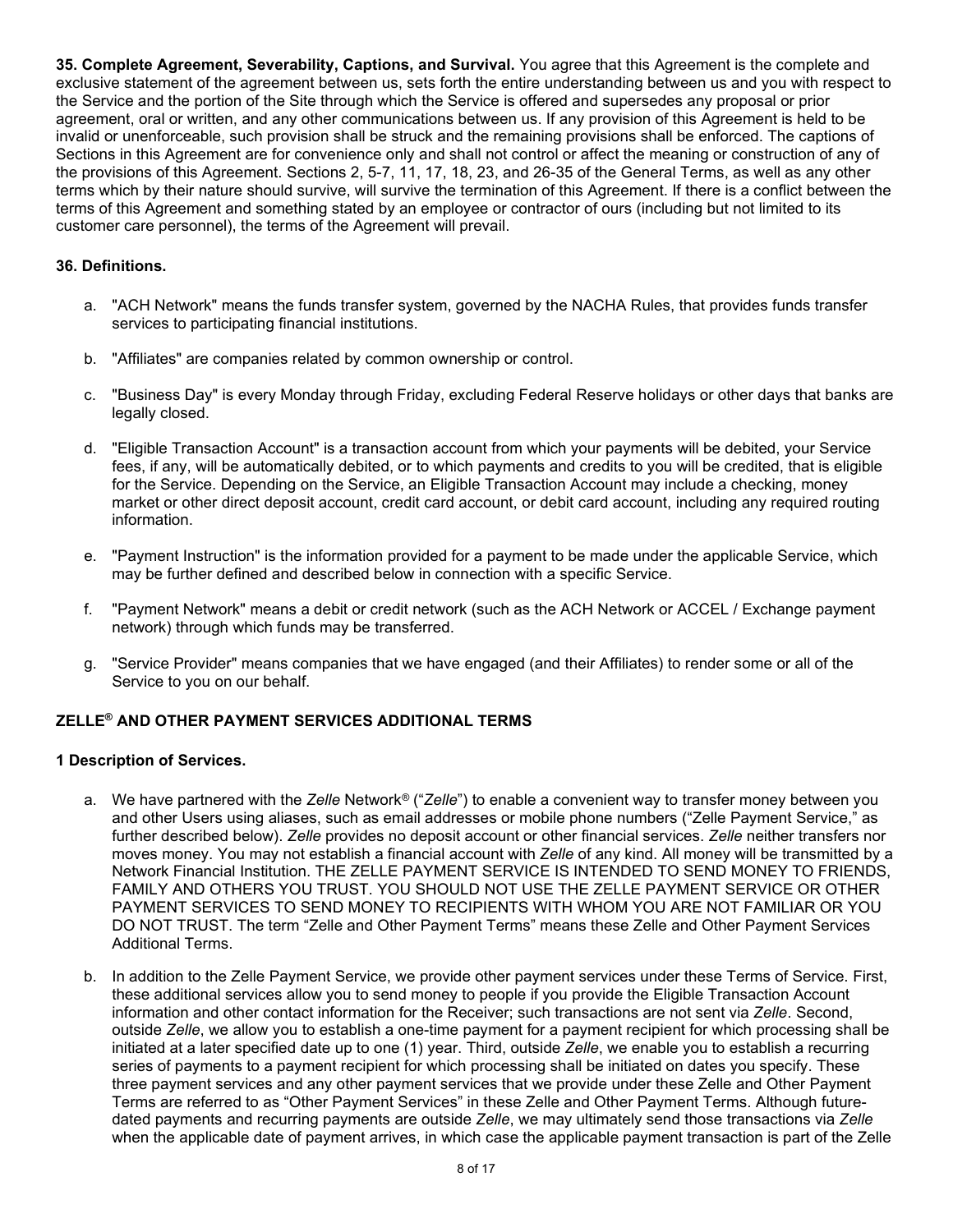Payment Service, not the Other Payment Services. The term "Zelle and Other Payment Services" means the Zelle Payment Service and the Other Payment Services.

- c. The Zelle and Other Payment Services enable you: (1) to initiate a Payment Instruction from an Eligible Transaction Account to an account at a U.S. financial institution; and/or (2) to receive a payment from another person into an Eligible Transaction Account, in U.S. dollars. All payments must be made through the Site and are subject to the terms of this Agreement and applicable laws and regulations, in each case as in effect from time to time. Receipt of payments may be made through the Site and is subject to the terms of this Agreement and applicable laws and regulations, in each case as in effect from time to time. In some instances, receipt of payments may be made through other locations besides our Site, such as the *Zelle* mobile handset application ("Zelle Standalone Locations") and if you choose to initiate or receive a payment at a Zelle Standalone Location you acknowledge and agree that you shall be subject to the terms of other agreements, including, but not limited to, the "terms of use" for the Zelle Standalone Locations and applicable laws and regulations, in each case as in effect from time to time. Subject to the terms of this Agreement, the Zelle and Other Payment Services are generally available 24 hours, seven days a week with the exception of outages for maintenance and circumstances beyond our or *Zelle's* control. Live customer service generally will be available Monday through Friday, excluding US financial institution holidays.
- d. The Zelle Payment Service allows for the delivery of payments to Receivers who are also enrolled in the Zelle Payment Service through a Payment Network designed to deliver payments on the same day and potentially within minutes, although actual speed will vary, as described below. The Zelle and Other Payment Services are not instantaneous. Payment delivery speed may vary based upon the fraud, risk and other funds availability policy of each financial institution and Payment Network availability. We are not responsible for the performance, speed, or other acts or omissions of the Payment Networks that may be involved in the transmission of a payment. We shall not be obligated to comply with the Automated Clearinghouse (ACH) Rules in such recovery efforts or otherwise in connection with Zelle and Other Payments unless the applicable transaction is transmitted through the ACH network. We are only responsible for delivery of the applicable Payment Instructions to the applicable Payment Network in the format required by the applicable Payment Network's specifications.

#### **2 Payment Authorization and Payment Remittance.**

- a. Section 12 of the General Terms do not apply to the Zelle Payment Service. When you enroll to use the Zelle Payment Service or when you permit others to whom you have delegated to act on your behalf to use or access the Zelle Payment Service, you agree to the terms and conditions of this Agreement. You represent that you have the authority to authorize debits and credits to the enrolled bank account. In addition to the restrictions set forth in Section 13 of the General Terms, you agree that you will not use the Zelle and Other Payment Services to send money to anyone to whom you are obligated for tax payments, payments made pursuant to court orders (including court-ordered amounts for alimony or child support), fines, payments to loan sharks, gambling debts or payments otherwise prohibited by law, and you agree that you will not use the Zelle and Other Payment Services to request money from anyone for any such payments.
- b. This Section 2(b) does not apply to the Zelle Small Business Service (to the extent made available by us). The Zelle and Other Payment Services are intended for personal, not business or commercial use. You agree that you will not use the Zelle and Other Payment Services to send or receive payments in connection with your business or commercial enterprise. We reserve the right to decline your enrollment if we believe that you are enrolling to use the Zelle and Other Payment Services with your business account or to receive business or commercial payments. We further reserve the right to suspend or terminate your use of the Zelle Payment Service if we believe that you are using the Zelle Payment Service for business or commercial purposes.
- c. You must provide us with an email address that you regularly use and intend to use regularly (i.e., no disposable email addresses) and a permanent mobile phone number that you intend to use for an extended period of time (i.e., no "burner" numbers). You may not enroll in the Service with a landline phone number, Google Voice number, or Voice over Internet Protocol. Once enrolled, you may: (i) authorize a debit of your account to send money to another User either at your initiation or at the request of that User; and (ii) receive money from another User either at that User's initiation or at your request, subject to the conditions of the Section below titled "Requesting Payments." If at any time while you are enrolled, you do not send or receive money using the Zelle Payment Service for a period of 18 consecutive months, then you understand that we may cancel your enrollment and you will not be able to send or receive money with the Zelle Payment Service until you enroll again. Once enrolled, a Z logo will appear on your profile picture for each U.S. mobile number and/or email address that you have enrolled with *Zelle*. The Z logo will be displayed to other Users to aid them in determining which of your U.S mobile numbers or email addresses should be used to send money with *Zelle*. If a User sends you money using a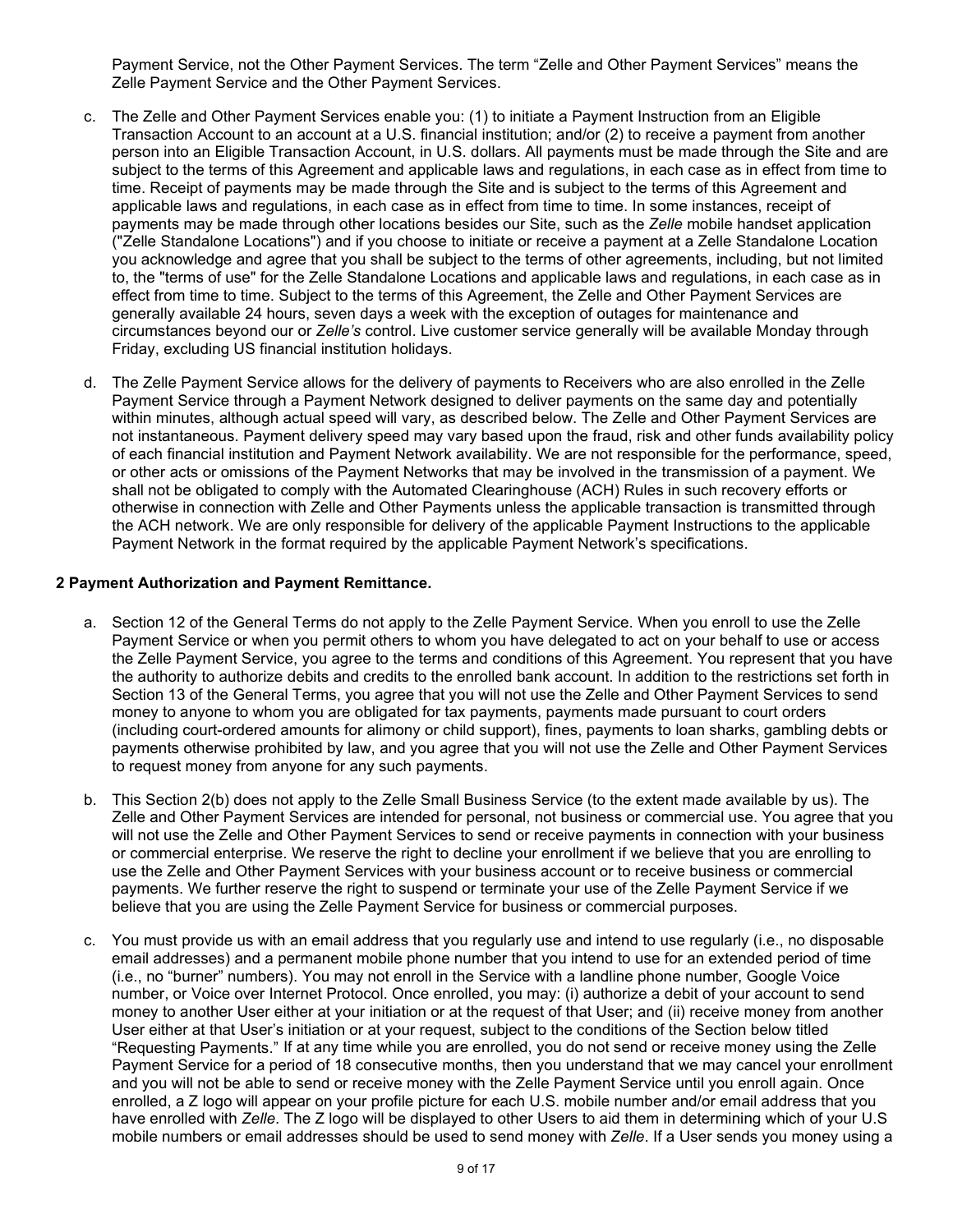different U.S. mobile number or email address that they may have for you (one that is not already enrolled), you will receive a message with instructions on how to enroll with *Zelle*.

- d. When you enroll with *Zelle*, you may establish one or more profiles. Each profile may be linked to only one bank account or debit card, but you may enroll multiple email addresses or mobile phone numbers in each profile. Once you have enrolled an email address or a mobile phone number with a profile, you may not use that same email address or phone number with any other profile. If we allow you to enroll the debit card we issue to you with the Zelle Payment Service, then the debit card must be issued in conjunction with a United States domestic deposit account, not a United States territory-based account. By providing us with names and mobile telephone numbers, email addresses of Receivers to whom you wish to direct payments, you authorize us to follow the Payment Instructions that we receive through the Zelle Payment Service. By providing us with names, bank account information and other contact information for Receivers to whom you wish to direct a payment via the Other Payment Service, you authorize us to follow the Payment Instructions that we receive via the Other Payment Services. Once enrolled, you authorize us to credit your Eligible Transaction Account for payments remitted to you on behalf of a Sender without further approval from you.
- e. When we receive a Payment Instruction from you, you authorize us to debit your Eligible Transaction Account for the amount of any such Payment Instruction plus any related fees in effect (and as disclosed on the Site) at the time you initiate the Payment Instruction, and to remit funds on your behalf. You acknowledge and agree that any applicable fees will be charged when we receive a Payment Instruction from you, regardless of whether the Payment Instruction is ultimately completed. You also authorize us to credit your Eligible Transaction Account for the receipt of payments, including but not limited to those payments returned to us from Receivers to whom you sent payment(s) and those payments that were cancelled and returned to you because the processing of the Payment Instruction could not be completed.
- f. You agree that we will not be liable in any way for any payments that you may receive, regardless of whether you authorized the Sender to send them to you.
- g. We will use reasonable efforts to complete all your Payment Instructions properly. However, we shall incur no liability if we are unable to complete any transaction because of the existence of any one or more of the following circumstances:
	- 1. If, through no fault of ours, the Eligible Transaction Account does not contain sufficient funds to complete the Payment Instruction or the Payment Instruction would exceed the credit limit of your overdraft account;
	- 2. The Zelle and Other Payment Services are not working properly and you know or have been advised by us about the malfunction before you execute the Payment Instruction;
	- 3. The payment is refused as described in Section 6 of the Zelle and Other Payment Terms below;
	- 4. You have not provided us with the correct information, including but not limited to the correct Payment Instructions or Eligible Transaction Account information, or the correct name and address or mobile phone number of the Receiver to whom you are initiating a Payment Instruction; and/or,
	- 5. Circumstances beyond our control (such as, but not limited to, fire, flood, network or system down time, issues with the financial institution, or interference from an outside force) prevent the proper execution of the Payment Instruction.
- h. It is the responsibility of the Sender and the Receiver to ensure the accuracy of any information that they enter into the Zelle and Other Payment Services (including but not limited to the Payment Instructions and name, telephone number and/or email address for the Receiver to whom you are attempting to send a payment), and for informing us as soon as possible if they become aware that this information is inaccurate. We will make a reasonable effort to stop or recover a payment made to the wrong person or entity once informed, but we do not guarantee such stoppage or recovery and will bear no responsibility or liability for damages resulting from incorrect information entered by the Sender or Receiver.

## **3 Sending Payments.**

a. You may send money to another User at your initiation or in response to that User's request for money. You understand that use of the Zelle and Other Payment Services by you shall at all times be subject to (i) this Agreement, and (ii) your express authorization at the time of the transaction for us or another Network Financial Institution to initiate a debit entry to your bank account. You understand that when you send the payment, you will have no ability to stop it. When a Sender initiates a Payment Instruction, the Receiver is not required to accept the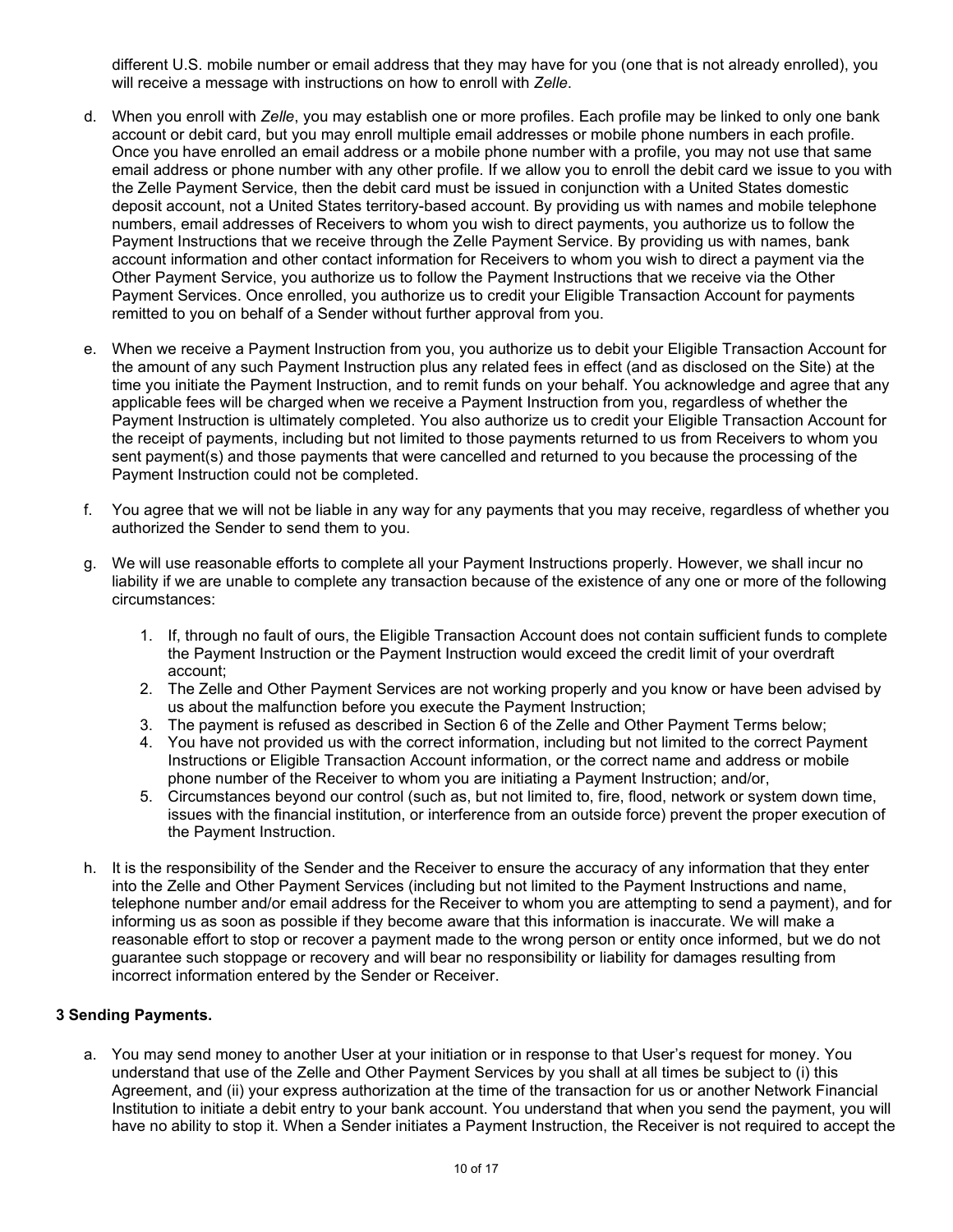payment if the Receiver has not enrolled in *Zelle*. You agree that you as a Sender will not hold us liable for any damages resulting from a Receiver's decision to not enroll in *Zelle*. For the Zelle Payment Service, you may only cancel a payment if the person to whom you sent the money has not yet enrolled in the Zelle Payment Service. As to the Zelle Payment Service, if the person you sent money to has already enrolled with *Zelle*, either in the Zelle Standalone Locations or with a Network Financial Institution, then the money is sent directly to their bank account (except as otherwise provided below) and may not be canceled or revoked. Cancellation is addressed more generally as to the Other Payment Services in Section 6 (Payment Cancellation, Stop Payment Requests and Refused Payments for Other Payment Services) below. You may initiate a one-time Payment Instruction to a Receiver for which processing shall be initiated immediately via *Zelle*. Via the Other Payment Services, you may also initiate (a) a one-time Payment Instruction to a Receiver for which processing shall be initiated at a later specified date up to one (1) year, and (b) a recurring series of Payment Instructions to a Receiver for which processing shall be initiated on the specified dates. Further details about each of these options can be found on the Site.

- b. Payment Instructions initiated to Receivers require you to provide contact information about the Receiver (including an email address and/or mobile telephone number). If the Receiver does not bank at a Network Financial Institution and has not yet enrolled in *Zelle*, then the Zelle Payment Service will contact the Receiver and request that the Receiver (i) provide information so that the identity of the Receiver may be validated at a Zelle Standalone Location and then (ii) provide Eligible Transaction Account information in order to complete the Payment Instruction (a "Two-Step Transfer"). If the Receiver maintains an Eligible Transaction Account with a Network Financial Institution and has not yet enrolled in *Zelle*, then the Zelle Payment Service will contact the Receiver regarding enrollment in *Zelle* and receipt of payment. If the Receiver has already enrolled in *Zelle*, then the Receiver will receive a message regarding your payment.
- c. Via the Other Payment Services, we also support the sending of money to Receivers if you provide the Eligible Transaction Account information for the Receiver and other contact information for the Receiver; such transactions are not sent via *Zelle*. You acknowledge and agree that if your Payment Instructions identify an account by name and account number, the relevant financial institution may execute those Payment Instructions by reference to the account number only, even if such account number does not correspond to the account name. You further acknowledge and agree that financial institutions holding the account may choose to not investigate discrepancies between account names and account numbers. We have no responsibility to investigate discrepancies between account names and account numbers, outside of our obligations under the law to investigate errors, described above in Section 22 of the General Terms (Errors, Questions, and Complaints).
- d. In most cases, when you are sending money to another User using the Zelle Payment Service, the transfer will occur in minutes; however, there are circumstances when the payment may take longer. For example, in order to protect you, us, *Zelle* and the other Network Financial Institutions*,* we may need additional time to verify your identity or the identity of the person receiving the money. If you are sending money to someone who has not enrolled as a User with *Zelle*, either via a Zelle Standalone Location or a Network Financial Institution, they will receive a text or email notification instructing them on how to enroll to receive the money. You understand and acknowledge that a person to whom you are sending money and who is not enrolling as a User may fail to enroll with *Zelle*, or otherwise ignore the payment notification, and the transfer may not occur. The money may also be delayed or the transfer may be blocked to prevent fraud or comply with regulatory requirements. If we delay or block a payment that you have initiated, we will notify you in accordance with your User preferences (i.e. email, push notification). We have no control over the actions of other Users, other Network Financial Institutions or other financial institutions that could delay or prevent your money from being delivered to the intended User.
- e. For the Other Payment Services and those Zelle Payment Service payments where the Site indicates payment will require more than a Business Day, you understand and agree that when you initiate a Payment Instruction from an Eligible Transaction Account, the processing of the Payment Instruction will begin and the debiting of your Eligible Transaction Account will occur as early as the day of such initiation. However, you and the Receiver should not expect the payment funds to be transferred into the Receiver's Eligible Transaction Account any earlier than the next Business Day after you initiated the Payment Instruction. As part of the Other Payment Services, if you request a one-time Payment Instruction to be initiated on a specified date or a recurring series of Payment Instruction to be initiated on specified dates, then the processing of the Payment Instruction will begin on the specified date and the debiting of your Eligible Transaction Account will occur as early as the specified date(s). However, you and the Receiver should not expect the payment funds to be transferred into the Receiver's Eligible Transaction Account any earlier than the next Business Day following the specified date. In addition, in the case of all Two-Step Transfers, the deposit of the payment funds into the Receiver's Eligible Transaction Account (even if debited or withdrawn from your Eligible Transaction Account) may be delayed if the Receiver has not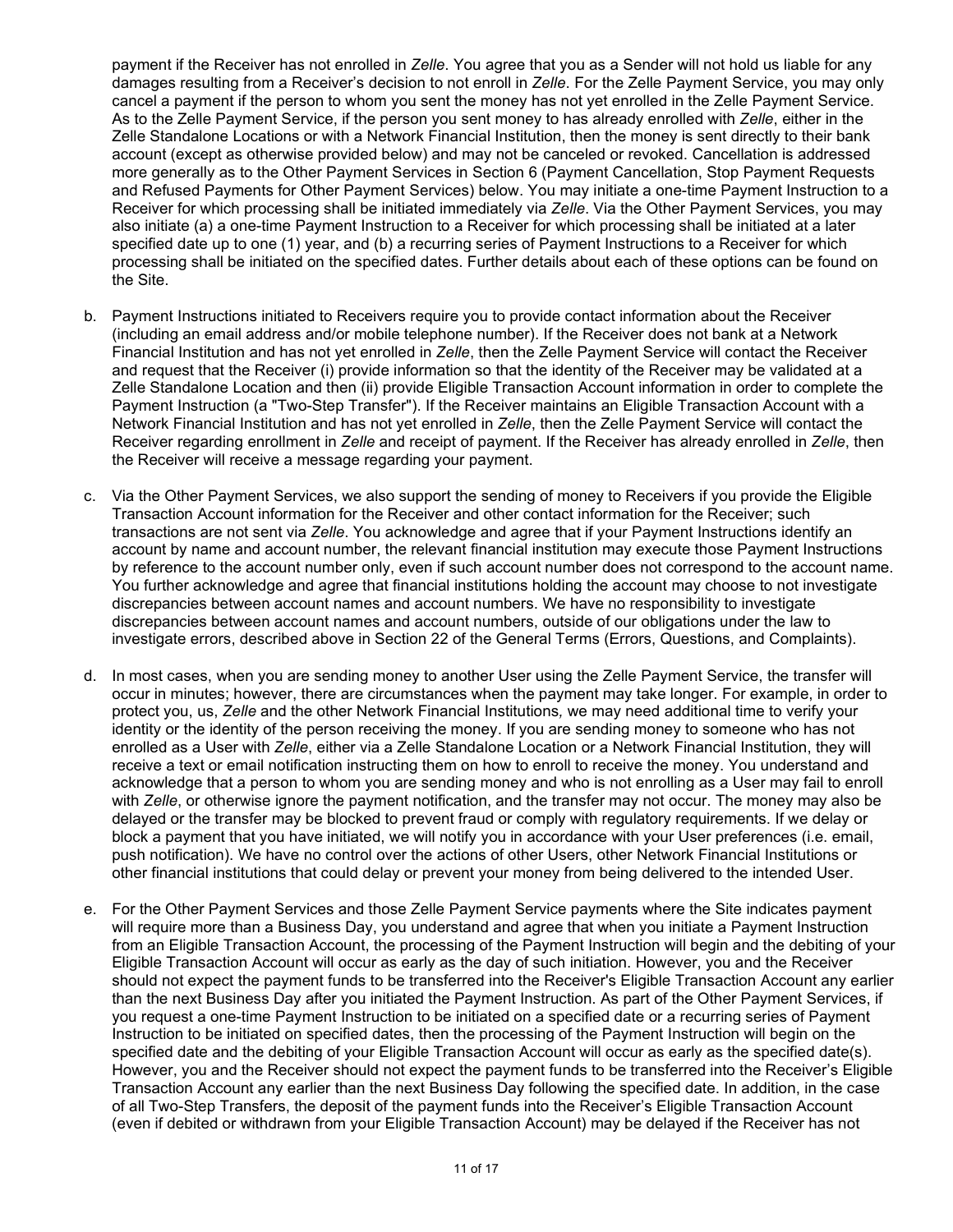enrolled in *Zelle*. The Site may contain additional information regarding the delivery of a payment to an Eligible Transaction Account.

f. As to Recipients who have not yet enrolled with *Zelle*, you acknowledge and agree that we will begin to process the requested transfer of funds once the Receiver has provided (or we otherwise obtain) all required information, and you hereby authorize and direct us to retain such funds until the earlier of such time as the Receiver has provided (or we otherwise obtain) all required information or fourteen (14) days have elapsed. You further acknowledge and agree that our receipt of money to be transmitted to a Receiver shall not be deemed to have occurred and our obligation to complete a Payment Instruction shall not begin until such time as the Receiver provides us with (or we otherwise obtain) all required information necessary to process the related Payment Instruction in accordance with this Agreement.

#### **4 Receiving Payments.**

- a. All transfers of money to you shall be performed by a Network Financial Institution per the direction of that Network Financial Institution customer and at all times subject to the terms and conditions of the relevant service agreement between that Network Financial Institution and its customer, including without limitation any restrictions or prohibitions on permissible transactions. Once a User initiates a transfer of money to your email address, mobile phone number, or *Zelle* tag enrolled with the Zelle Payment Service, you have no ability to stop the transfer. Other Payment Service payments may be cancelled by the Sender as set forth in Section 6 (Payment Cancellation, Stop Payment Requests and Refused Payments for Other Payment Services) below. By using the Zelle Payment Service, you agree and authorize us to initiate credit entries to the bank account you have enrolled. If another person wants to initiate a Payment Instruction (including in response to a Zelle Payment Request, if applicable) using the Zelle Payment Service to an Eligible Transaction Account you hold or, as applicable, if you as a Requestor want to initiate a Zelle Payment Request, he, she or you can do that from the Site or from an Eligible Transaction Account at a financial institution that participates in the Zelle Payment Service or at a Zelle Standalone Location. If you are receiving a payment from a business or government agency, your payment will be delivered in accordance with both this Agreement and the procedures of the business or government agency that is sending you the payment.
- b. For the Zelle Payment Service, most transfers of money to you from other Users will occur within minutes. There may be other circumstances when the payment may take longer. For example, in order to protect you, us, *Zelle* and the other Network Financial Institutions*,* we may need or *Zelle* may need additional time to verify your identity or the identity of the person sending the money. We may also delay or block the transfer to prevent fraud or to meet our regulatory obligations. If we delay or block a payment that you have initiated through a request for money, we will notify you in accordance with your User preferences (i.e. email, push notification). You understand and agree that there may be a delay between the time you are notified of the pending Payment Instruction and the deposit of the payment funds into your Eligible Transaction Account, and you may be required to take additional steps to facilitate the deposit of the payment of funds into your Eligible Transaction Account, such as if we have questions regarding possible fraud in connection with the payment. You authorize the Sender, the financial institution which holds the Sender's Eligible Transaction Account and us (including through the Site) to send emails to you and text messages to your mobile phone in connection with the Sender's initiation of Payment Instructions to you, and, as a Receiver, you may receive Zelle Payment Requests, from others through the Zelle Payment Service.
- c. You acknowledge and agree that in the event that funds are transferred into your Eligible Transaction Account as a result of a Payment Instruction and it is determined that such transfer was improper because it was not authorized by the sender, because there were not sufficient funds in the sender's account, or for any other reason, then you hereby authorize us or our Service Provider to withdraw from your Eligible Transaction Account an amount equal to the amount of funds improperly transferred to you.

**5 Requesting Payments.** You may request money from another User through a Zelle Payment Request. You understand and acknowledge that Users to whom you send payment requests may reject or ignore your request. Neither we nor *Zelle* guarantee that you will receive money from other Users by sending a Zelle Payment Request, or that you will receive the amount that you request. Neither we nor *Zelle* accept responsibility if the other User rejects or ignores your request, or sends you an amount that is less than you request. If a User ignores your request, we may decide or *Zelle* may decide, in our sole discretion, that we will not send a reminder or repeat request to that User.

In addition to the other restrictions in this Agreement, by accepting this Agreement, you agree that you are not engaging in the business of debt collection by attempting to use the Zelle Payment Service to request money for the payment or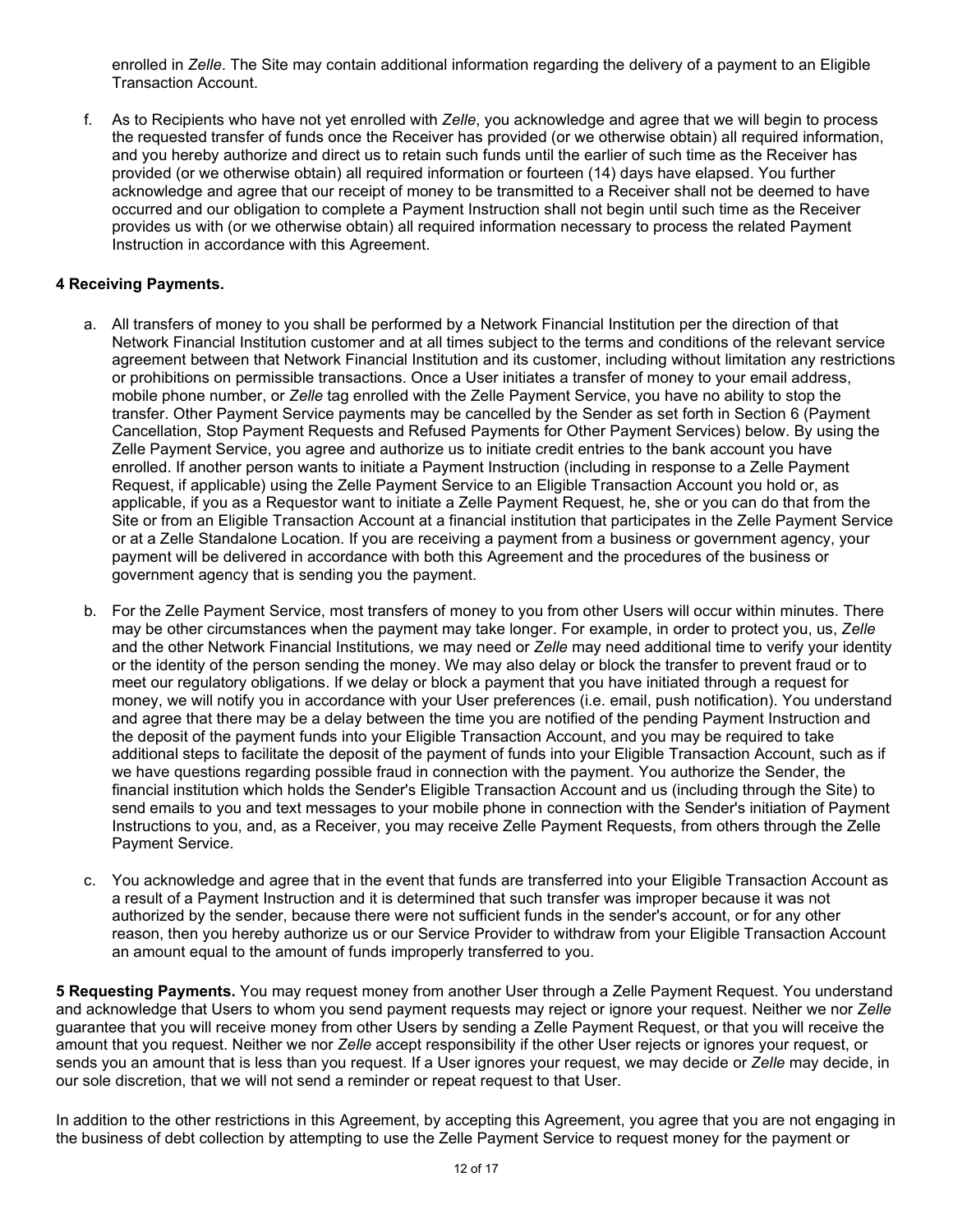collection of an overdue or delinquent debt; to request money that is owed to another person; or to collect any amounts that are owed pursuant to a court order. You agree to indemnify, defend and hold harmless *Zelle*, its owners, directors, officers agents and Network Financial Institutions from and against all claims, losses, expenses, damages and costs (including, but not limited to, direct, incidental, consequential, exemplary and indirect damages), and reasonable attorney's fees, resulting from or arising out of any Zelle Payment Request that you send that is related to overdue or delinquent amounts. You agree to receive Zelle Payment Requests from other Users, and to only send Zelle Payment Requests for legitimate and lawful purposes. Zelle Payment Requests are solely between the Requestor and recipient and are not reviewed or verified by us or by *Zelle*. Neither we nor *Zelle* assume responsibility for the accuracy or legality of such requests and do not act as a debt collector on your behalf or on behalf of the Requestor. We reserve the right, but assume no obligation, to terminate your ability to send Zelle Payment Requests in general, or to specific recipients, if we deem such Zelle Payment Requests to be potentially unlawful, abusive, offensive or unwelcome by the recipient.

If applicable, if you as a Requestor initiate a Zelle Payment Request using the Zelle Payment Service, you acknowledge and agree that as disclosed on the Site (a) the applicable service fee will be deducted from payments received by you from a Sender(s), and (b) no service fee will be charged if you as the Requestor do not receive any payments from the individuals to whom the Zelle Payment Request is sent. Further details about the foregoing can be found on the Site. You acknowledge and agree that individuals to whom you send a Zelle Payment Request may not receive, or otherwise may reject or ignore, your Zelle Payment Request. We do not guarantee that you will receive any payments from individuals by initiating a Zelle Payment Request.

Zelle Small Business Service Users may not send Zelle Payment Requests to Users enrolled with *Zelle* through Zelle Standalone Locations.

**6 Payment Cancellation, Stop Payment Requests and Refused Payments for Other Payment Services.** Zelle Payment Service payments can only be cancelled in the limited circumstances set forth in Section 3(a) (Sending Payments) above. This Section only applies to the Other Payment Services, not Zelle Payment Services. Sender may cancel the initiation of a Payment Instruction or stop a Payment Instruction at any time until the processing of the Payment Instruction into the Receiver's Eligible Transaction Account has begun. Our ability to stop a Payment Instruction or recover funds associated with an unauthorized Payment Instruction will depend on the manner in which the Payment Instruction was initiated, and whether the Payment Instruction to the Receiver's Eligible Transaction Account has begun processing. Although we will make a reasonable effort to accommodate a stop payment request and to recover funds associated with an unauthorized Payment Instruction, we will have no liability for failing to do so. We may also require you to present your stop payment request or request to recover funds in writing within fourteen (14) days after contacting customer care. If we charge you to stop the payment or recover funds, then the charge for each stop payment or fund recovery request will be the current charge as set out in our current fee schedule. Payments not claimed by a Receiver who has not enrolled in *Zelle* will be automatically cancelled fourteen (14) days after the processing of the payment begins. We will, to the extent permitted by law, make reasonable attempts to return any unclaimed, refused, refunded, prohibited, or denied payment to your Eligible Transaction Account or use other reasonable efforts to return such payment to you as permitted by law.

**7 Consent to Emails and Automated Text Messages.** Section 8 (Text Messages, Calls and/or Emails to You) of the General Terms does not apply to Zelle Payment Services. By participating as a User, you represent that you are the owner of the email address, mobile phone number, *Zelle* tag, and/or other alias you enrolled, or that you have the delegated legal authority to act on behalf of the owner of such email address, mobile phone number, *Zelle* tag and/or other alias to send or receive money as described these Zelle and Other Payment Terms. You consent to the receipt of emails or text messages from us, from *Zelle*, from other Users that are sending you money or requesting money from you, and from other Network Financial Institutions or their agents regarding the Zelle and Other Payment Services or related transfers between Network Financial Institutions and you. You agree that we may, *Zelle* may or either of our agents may use automatic telephone dialing systems in connection with text messages sent to any mobile phone number you enroll. You further acknowledge and agree:

- a. You are responsible for any fees or other charges that your wireless carrier may charge for any related data, text or other message services, including without limitation for short message service. Please check your mobile service agreement for details or applicable fees, as message and data rates may apply.
- b. You will immediately notify us if any email address or mobile number you have enrolled is (i) surrendered by you, or (ii) changed by you.
- c. In the case of any messages that you may send through either us or *Zelle* or that we may send or *Zelle* may send on your behalf to an email address or mobile phone number, you represent that you have obtained the consent of the recipient of such emails or automated text messages to send such emails or text messages to the recipient.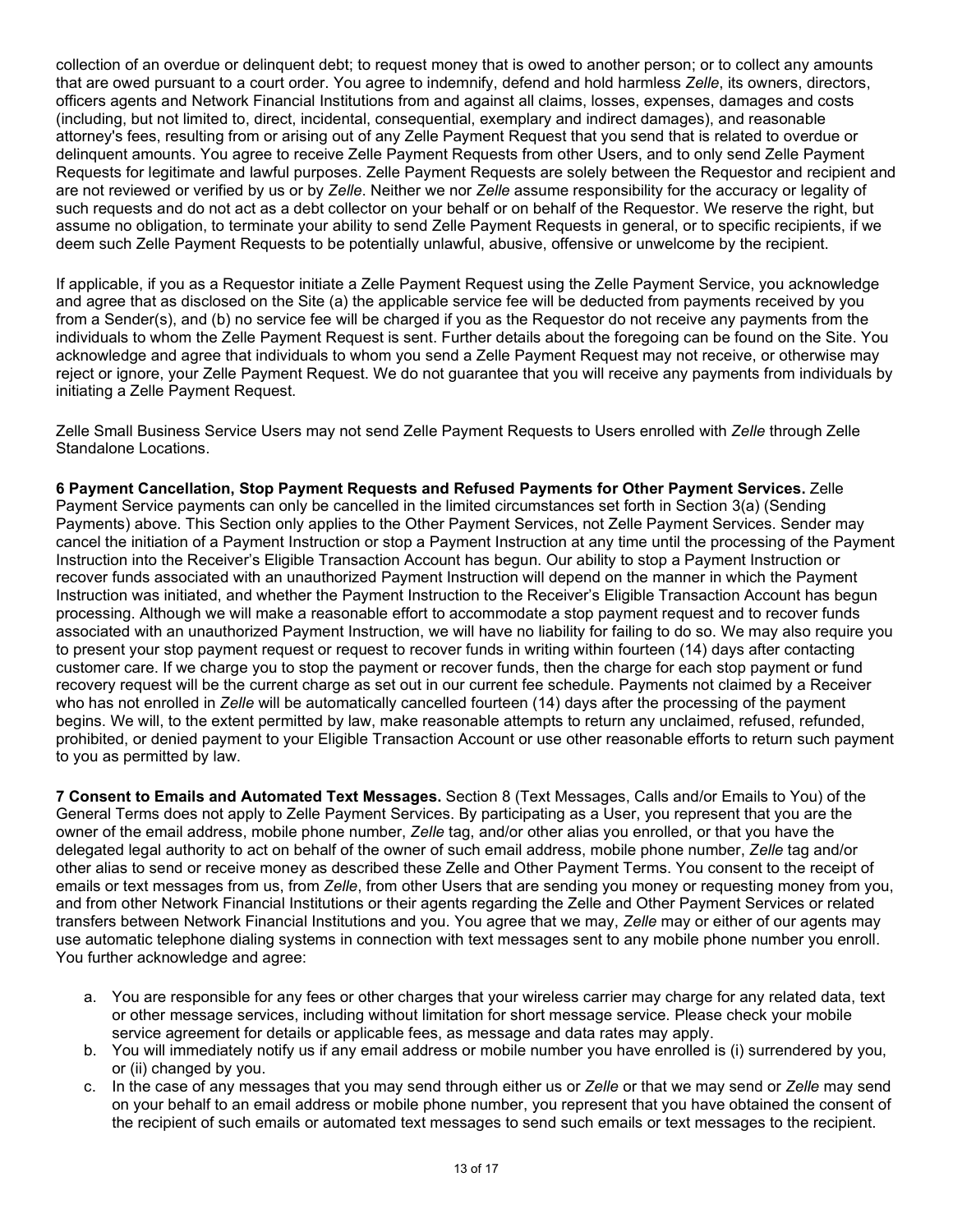You understand and agree that any emails or text messages that we send or that *Zelle* sends on your behalf may include your name.

- d. Your wireless carrier is not liable for any delay or failure to deliver any message sent to or from us or *Zelle*, including messages that you may send through us or through *Zelle* or that we may send or *Zelle* may send on your behalf.
- e. To cancel text messaging from us, send STOP to 767666. For help or information regarding text messaging, send HELP to 767666 or contact our customer service at 909.809.3838. You expressly consent to receipt of a text message to confirm your "STOP" request.
- f. Supported Carriers: AT&T, Sprint, T-Mobile, Verizon and others.
- g. Your phone service provider is not the provider of the Zelle and Other Payment Services. Users of the Zelle Payment Service will receive text messages relating to their Payment Instructions and other notices from time to time if a mobile phone number is provided. Data and messaging charges from your telecommunications provider may apply, and you are responsible for any such charges. In the event your enrolled mobile device is lost or stolen, you agree to update your enrollment information and make the appropriate changes to disable the use of such device. You understand that there are risks associated with using a mobile device, and that in the event of theft or loss, your confidential information could be compromised.

**8 Service Fees and Additional Charges.** You are responsible for paying all fees associated with your use of the Zelle and Other Payment Services. Applicable fees will be disclosed in the user interface for, or elsewhere within, the Zelle and Other Payment Services or Site. Additional fees may apply for small business Users enrolled in the Zelle Small Business Service. YOU FURTHER ACKNOWLEDGE AND AGREE THAT ANY APPLICABLE FEES WILL BE CHARGED REGARDLESS OF WHETHER THE PAYMENT INSTRUCTION IS COMPLETED, UNLESS THE FAILURE TO COMPLETE THE INSTRUCTION IS SOLELY DUE TO OUR FAULT, except for those fees that are specifically usebased, such as Zelle Payment Requests, if applicable. There may be a charge for additional transactions and other optional services. You agree to pay such charges and authorize us to deduct the calculated amount from your designated Eligible Transaction Account for these amounts and any additional charges that may be incurred by you. Any financial fees associated with your standard deposit accounts (or Other Eligible Transaction Accounts) will continue to apply. You are responsible for any and all telephone access fees and Internet service fees that may be assessed by your telephone and Internet service provider. Section 18 of the General Terms (Failed Or Returned Payment Instructions) applies if you do not pay our fees and charges for the Zelle and Other Payment Service, including without limitation if we debit the Eligible Transaction Account for such fees, as described in this Section, and there are insufficient fees in the Eligible Transaction Account.

**9 Refused Payments.** We reserve the right to refuse to pay any Receiver. We will attempt to notify the Sender promptly if we decide to refuse to pay a Receiver designated by the Sender. This notification is not required if you attempt to make a prohibited payment under this Agreement.

**10 Returned Payments.** In using the Zelle and Other Payment Services, you understand that Receivers may reject Payment Instructions or otherwise return payments only if the Receiver is not enrolled in *Zelle*. We will use reasonable efforts to complete Payment Instructions initiated through the Zelle Payment Service.

## **11 Consent to Share Personal Information (Including Account Information)**

In addition to Section 20 (Information Authorization) of the General Terms, by accepting this Agreement, you consent to our disclosure of your personal information (including bank account information) as necessary to complete payment transactions in accordance with our customary processes and procedures, which may include, without limitation, the following:

- a. As necessary to resolve a problem related to a transfer or payment between you and another User;
- b. To verify the existence of your bank account, or debit card, as applicable;
- c. To comply with government agency or court orders;
- d. To our affiliates, as permitted by law;
- e. To verify your identity for purposes of compliance with applicable laws, including without limitation the USA PATRIOT Act;
- f. To comply with inquiries in connection with fraud prevention or any investigation;
- g. For our general business purposes, including without limitation data analysis and audits; or
- h. As otherwise permitted by the terms of our Privacy Policy.

## **12 Wireless Operator Data.**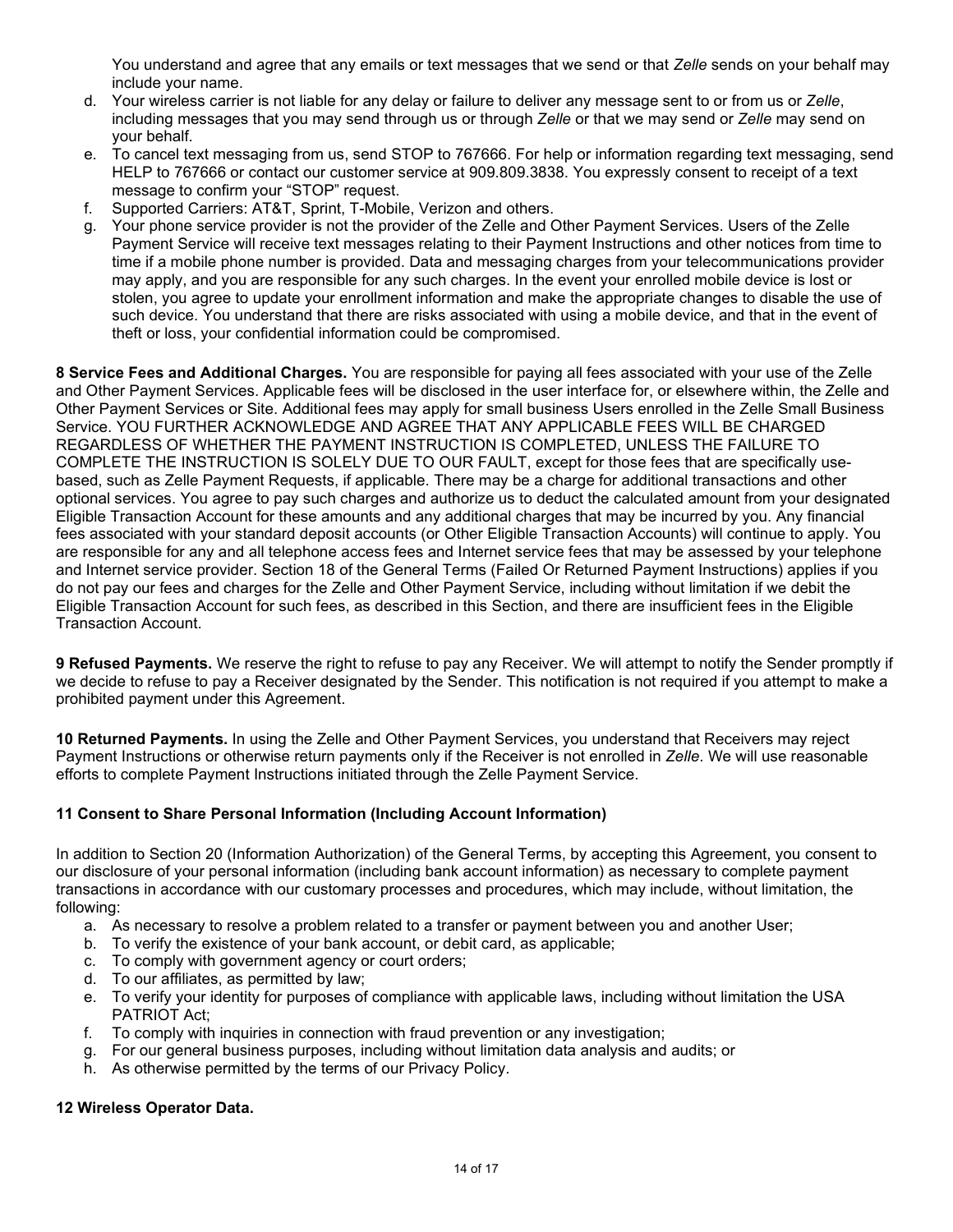In addition to Section 20 (Information Authorization) of the General Terms, you acknowledge that we or *Zelle* may use information on file with your wireless operator to further verify your identity and to protect against or prevent actual or potential fraud or unauthorized use of the Service. By using the Zelle Payment Service, you authorize your wireless operator (AT&T, Sprint, T-Mobile, US Cellular, Verizon, or any other branded wireless operator) to use or disclose information related to your wireless subscriber account (such as your mobile number, name, address, email, network status, customer type, mobile device identifiers and other device and subscriber status information) to us or our Service Providers, which they may use for the duration of our business relationship, solely to verify your identity and help prevent fraud. See Zelle's Privacy Policy at<https://www.zellepay.com/privacy-policy> for how it treats your data. Please review our Privacy Policy in order to better understand our commitment to maintaining your privacy, as well as our use and disclosure of your information.

## **13 Liability.**

Subject to our obligations under applicable laws and regulations, neither we nor *Zelle* shall have liability to you for any transfers of money, including without limitation, (i) any failure, through no fault of us or *Zelle* to complete a transaction in the correct amount, or (ii) any related losses or damages. Neither we nor *Zelle* shall be liable for any typos or keystroke errors that you may make when using the Zelle Payment Service. THE SERVICE IS INTENDED FOR SENDING MONEY TO FAMILY, FRIENDS AND OTHERS WHOM YOU TRUST. YOU SHOULD NOT USE *ZELLE* TO SEND MONEY TO PERSONS WITH WHOM YOU ARE NOT FAMILIAR OR YOU DO NOT TRUST. *ZELLE* DOES NOT OFFER A PROTECTION PROGRAM FOR AUTHORIZED PAYMENTS MADE THROUGH THE SERVICE (FOR EXAMPLE, IF YOU DO NOT RECEIVE THE GOODS OR SERVICES THAT YOU PAID FOR, OR THE GOODS OR SERVICES THAT YOU RECEIVED ARE DAMAGED OR ARE OTHERWISE NOT WHAT YOU EXPECTED).

#### **14 Disclaimer of Warranties**

Section 33 (Exclusions of Warranties) of the General Terms does not apply to Zelle Payment Services. EXCEPT AS OTHERWISE PROVIDED HEREIN, AND SUBJECT TO APPLICABLE LAW, *ZELLE* MAKES NO EXPRESS OR IMPLIED WARRANTIES, REPRESENTATIONS OR ENDORSEMENTS WHATSOEVER WITH RESPECT TO THE ZELLE PAYMENT SERVICE. *ZELLE* EXPRESSLY DISCLAIMS ALL WARRANTIES OF ANY KIND, EXPRESS, IMPLIED, STATUTORY OR OTHERWISE, INCLUDING, BUT NOT LIMITED TO, IMPLIED WARRANTIES OF MERCHANTABILITY, FITNESS FOR A PARTICULAR PURPOSE, TITLE AND NON-INFRINGEMENT, WITH REGARD TO THE ZELLE PAYMENT SERVICE. *ZELLE* DOES NOT WARRANT THAT THE ZELLE PAYMENT SERVICE WILL BE UNINTERRUPTED, TIMELY, SECURE OR ERROR-FREE, OR THAT DEFECTS WILL BE CORRECTED. THE ZELLE PAYMENT SERVICES ARE PROVIDED ON AN "AS IS" AND "AS AVAILABLE" BASIS.

#### **15 Limitation of Liability**

Section 34 (Limitation of Liability) of the General Terms does not apply to Zelle Payment Services. EXCEPT AS OTHERWISE PROVIDED HEREIN AND SUBJECT TO APPLICABLE LAW, IN NO EVENT WILL WE, *ZELLE*, ITS OWNERS, DIRECTORS, OFFICERS, AGENTS OR NETWORK FINANCIAL INSTITUTIONS BE LIABLE FOR ANY DAMAGES WHATSOEVER, INCLUDING, BUT NOT LIMITED TO ANY DIRECT, INCIDENTAL, CONSEQUENTIAL, SPECIAL, EXEMPLARY OR OTHER INDIRECT DAMAGES ARISING OUT OF (I) ANY TRANSACTION CONDUCTED THROUGH OR FACILITATED BY THE ZELLE PAYMENT SERVICE; (II) ANY CLAIM ATTRIBUTABLE TO ERRORS, OMISSIONS, OR OTHER INACCURACIES IN THE ZELLE PAYMENT SERVICES DESCRIBED OR PROVIDED; (III) UNAUTHORIZED ACCESS TO OR ALTERATION OF YOUR TRANSMISSIONS OR DATA; OR (IV) ANY OTHER MATTER RELATING TO THE ZELLE PAYMENT SERVICES DESCRIBED OR PROVIDED, EVEN IF WE OR *ZELLE* HAVE BEEN ADVISED OF THE POSSIBILITY OF SUCH DAMAGES. IF YOU ARE DISSATISFIED WITH THE ZELLE PAYMENT SERVICE OR WITH THE TERMS OF THIS AGREEMENT, YOUR SOLE AND EXCLUSIVE REMEDY IS TO DISCONTINUE USING THE ZELLE PAYMENT SERVICES.

IN THOSE STATES WHERE THE EXCLUSION OR LIMITATION OF LIABILITY FOR CONSEQUENTIAL OR INCIDENTAL DAMAGES MAY NOT APPLY, ANY LIABILITY OF OURS, *ZELLE*, ITS OWNERS, DIRECTORS, OFFICERS AND AGENTS OR THE NETWORK FINANCIAL INSTITUTIONS LIABILITY IN THOSE STATES IS LIMITED AND WARRANTIES ARE EXCLUDED TO THE GREATEST EXTENT PERMITTED BY LAW, BUT SHALL, IN NO EVENT, EXCEED ONE HUNDRED DOLLARS (\$100.00).

#### **16 Indemnification**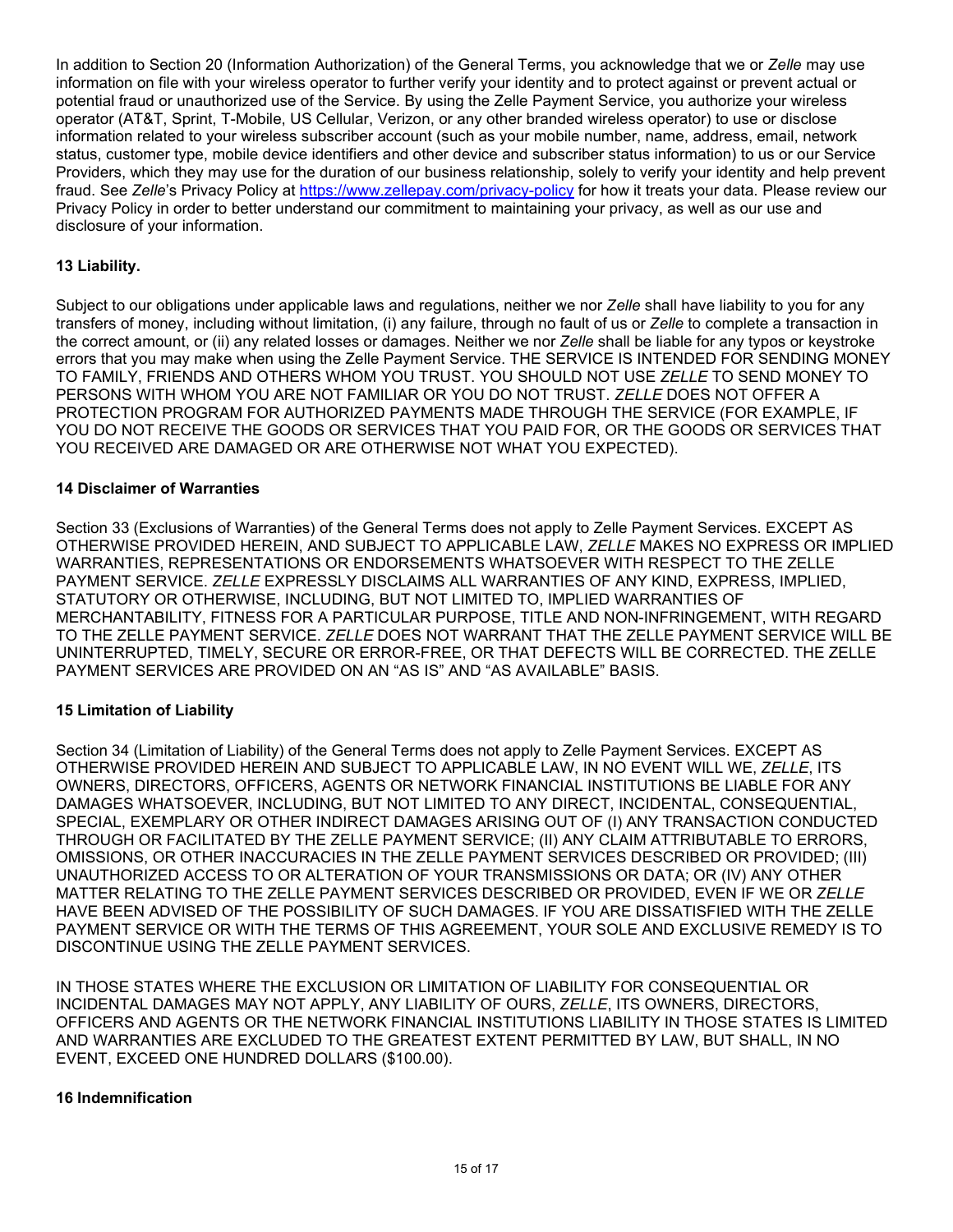Section 30 (Indemnification) of the General Terms does not apply to Zelle Payment Services. You acknowledge and agree that you are personally responsible for your conduct while using the Zelle Payment Service and except as otherwise provided in this Agreement, you agree to indemnify, defend and hold harmless *Zelle*, its owners, directors, officers, agents and Network Financial Institutions from and against all claims, losses, expenses, damages and costs (including, but not limited to, direct, incidental, consequential, exemplary and indirect damages), and reasonable attorney's fees, resulting from or arising out of your use, misuse, errors or inability to use the Zelle Payment Service, or any violation by you of the terms of this Agreement.

## **17 Use of Our Online Banking Site and/or Mobile App**

You agree to access the Site in compliance with our terms and conditions that we make available elsewhere on the Site, which are incorporated into and made part of this Agreement by this reference.

## **18 Your Liability for Unauthorized Transfers**

Section 16 (Your Liability for Unauthorized Transfers) of the General Terms shall not apply to the Zelle Payment Service. Immediately following your discovery of an unauthorized Zelle Payment Service Payment Instruction, you shall communicate with customer care in the manner set forth in Section 6 of the General Terms above. You acknowledge and agree that time is of the essence in such situations. The best way to minimize your loss is to call us immediately. You will have no liability for unauthorized transactions if you notify us within sixty (60) days after your monthly financial institution statement which shows the unauthorized transaction has been sent to you. If you do not tell us within sixty (60) days after the statement was sent to you, you may lose any amount transferred without your authorization after the sixty (60) days if we can prove that we could have stopped someone from taking the money had you told us in time. If a good reason (such as a long trip or a hospital stay) prevented you from telling us, we will extend the time periods specified above to a reasonable period.

When you give someone your password or other means to access your account through which you access the Zelle and Other Payment Services, you are authorizing that person to use your service, and you are responsible for all transactions that person performs while using your service. All transactions that person performs, even those transactions you did not intend or want performed, are authorized transactions. Additionally, transactions that you or someone acting with you initiates with fraudulent intent are also authorized transactions.

Note: These liability rules only apply to Eligible Transaction Accounts used for personal, family and household purposes.

## **19 Content Standards;** *Zelle* **Tags**

- a. Content Standards: You agree that you will not upload or provide content or otherwise post, transmit, distribute, or disseminate through the Zelle Payment Service any material that: (a) is false, misleading, unlawful, obscene, indecent, lewd, pornographic, defamatory, libelous, threatening, harassing, hateful, abusive, or inflammatory; (b) encourages conduct that would be considered a criminal offense or gives rise to civil liability; (c) breaches or infringes any duty toward or rights of any person or entity, including rights of publicity, privacy or intellectual property; (d) contains corrupted data or any other harmful, disruptive, or destructive files; (e) advertises products or services competitive with *Zelle*, as determined by *Zelle* in its sole discretion; or (f) in *Zelle's* or our sole judgment, is objectionable, restricts or inhibits any person or entity from using or enjoying any portion of the Zelle Payment Service, or which may expose us, *Zelle* or our respective affiliates or customers to harm or liability of any nature.
- b. Although neither we nor *Zelle* have any obligation to monitor any content, both we and *Zelle* have absolute discretion to remove content at any time and for any reason without notice. We and *Zelle* may also monitor such content to detect and prevent fraudulent activity or violations of the terms and conditions. You understand that by using the Zelle Payment Service, you may be exposed to content that is offensive, indecent, or objectionable. We and *Zelle* are not responsible for, and assume no liability, for any content, including any loss or damage to any of your content. We and *Zelle* make no representation or warranty that content uploaded to a User profile accurately identifies a particular User of the Zelle Payment Service.
- c. The Zelle Payment Service may include functionality for you to add a unique alpha-numeric identifier to your registered User profile to be used in lieu of your phone number or email address when sending or receiving money, which will be your "*Zelle* tag." You will be limited to one *Zelle* tag per bank account, and each *Zelle* tag must have one U.S. mobile phone number or email address associated with it. Your *Zelle* tag must meet the